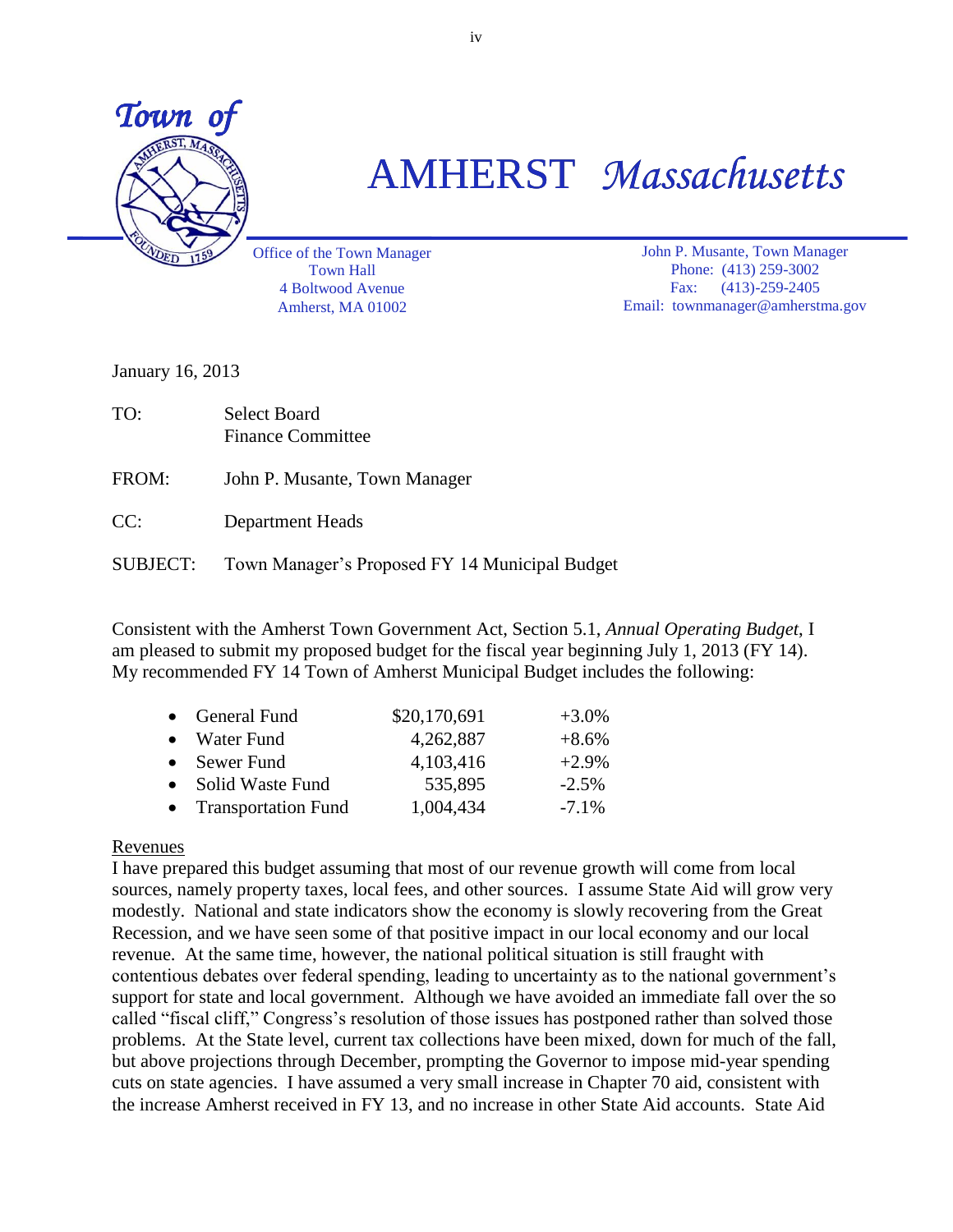to support Town and School services now comprises less than 20% of annual operating revenues, its lowest level since the passage of Proposition 2½ in 1980. In addition we face the challenge of dealing with potential cuts to our Community Development Block Grant (CDBG). I have proposed contingencies to deal with that potential loss and maintain our funding for the winter emergency shelter and other human service agency investments.

This budget proposal assumes that the Town will levy to the property tax levy limit allowed under Proposition 2 ½, or \$43.7 million. New growth added to the levy is estimated by our assessors at only \$500,000, which is 88% of our 10-year average for new growth. While the economy has shown positive signs of recovery, we have experienced a rebound slightly below our historic economic development levels in residential building and renovation projects. The reopening of the Lord Jeffery Inn restored a significant local revenue source to the Town budget. In addition, I forecast growth in motor vehicle excise tax as sales figures for new cars show improvement over recent years. There is also modest growth in the estimates for licenses and permits. No reserves are utilized to support the budget nor is an override proposed.

# Proposed Spending Plan

*The FY 14 proposed budget represents an ongoing commitment to fiscal sustainability in a multiyear context. It maintains level services and makes adjustments to deliver services more efficiently and effectively.* It is possible to maintain services, because of the work we have done over the year to control health insurance, employee compensation, and energy costs. This budget funds departments at their current staffing levels and allows them to continue to produce excellent public services for the Town's residents.

*Despite the persistent fiscal challenges facing the Town as a result of the deepest and longest economic downturn in seventy years, the Town is poised to make significant progress in a number of critical areas in the coming year.* My proposed budget is consistent with the level services preliminary budget guidelines for the Town's General Fund budget issued by the Finance Committee in November and responsive to the Select Board's FY 14 Budget Policy Guidelines to the Town Manager dated November 20, 2012 (both documents are included in the Introduction section of the budget). Some budget highlights:

- *The Town maintains a commitment to negotiate labor contracts that the Town can afford and sustain.* All collective bargaining contracts expire on June 30, 2013. We are currently in negotiations with all the unions. Salaries and wages constitute almost 80% of the General Fund budget and so settling these contracts at reasonable levels is essential to keeping the Town's finances in balance in FY 14 and beyond. I am pleased that we have good labor relations with all of our unions. We seek contracts that are fair and that the Town can afford.
- *Employee/retiree health insurance rates will remain unchanged in FY 14, in contrast to industry trends. The total health insurance appropriation in the General Fund is virtually level funded from FY 13.* This is the direct result of proactive multi-year efforts by the Town to stabilize employee health care costs by eliminating the costly indemnity plan, adding HMO's and the option of purchasing lower cost Canadian prescription drugs, increasing employee contributions, and increasing premiums to appropriate levels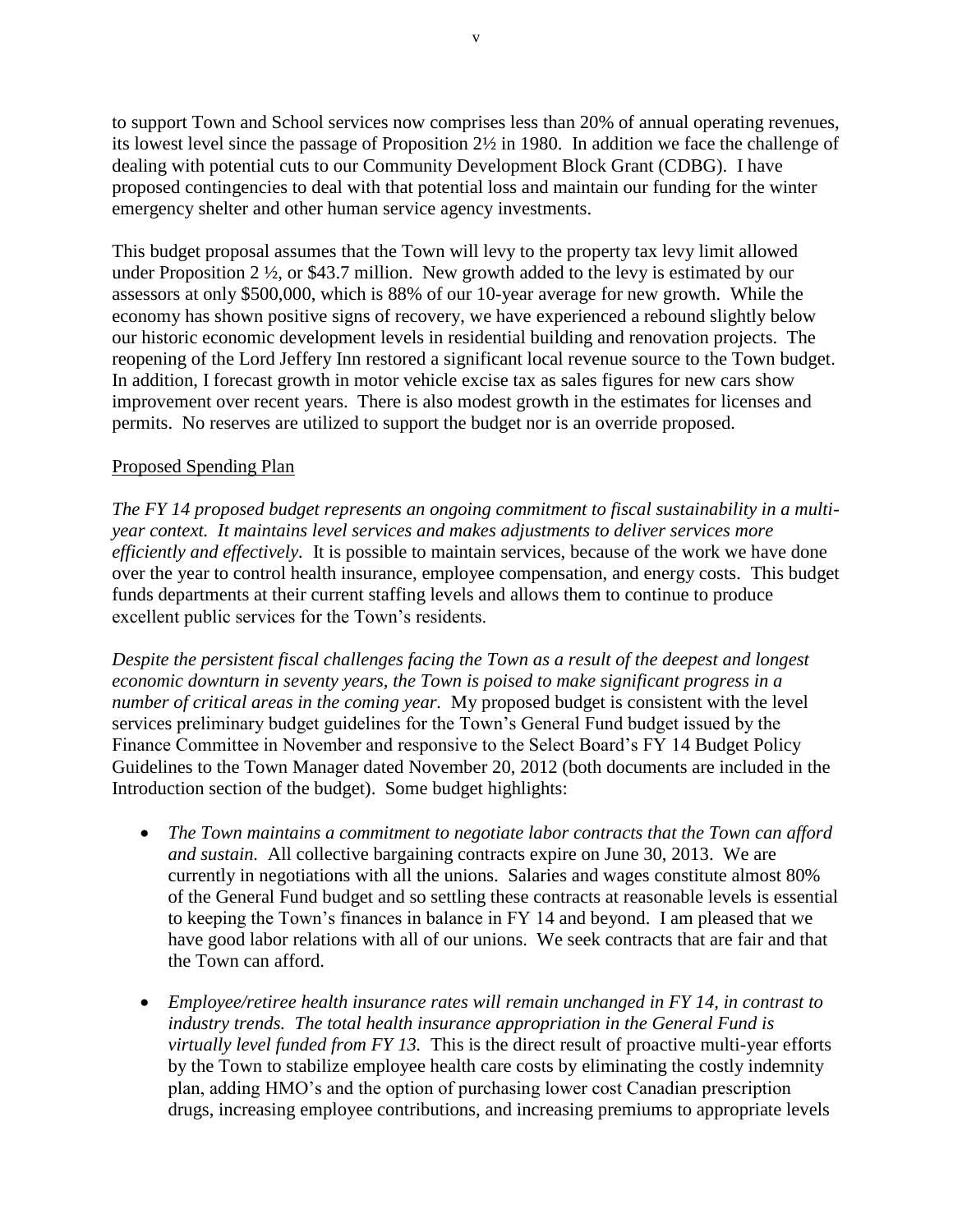to pay claims and restore reserve levels in the Health Claims Trust Fund to required levels. While these are positive indicators, employee benefits costs as a share of salaries and wages still increased from 19% to 33% of the total over the past ten years despite holding these costs steady during the past five years (see "Financial Trend Monitoring Report, October 2012" at [www.amherstma.gov/budget\)](http://www.amherstma.gov/budget). In FY 13, Town Meeting voted to put \$585,382 into the Other Post-Employment Benefits (OPEB) trust fund for the Town, including the School Department. In the FY 14 budget, we will appropriate funds in the Water and Sewer Departments to cover their Annual Required Contributions for their OPEB obligations.

- *Due to an aggressive multi-year capital investment program to promote energy conservation, favorable long-term energy contracts, and initiatives funded through a Green Communities Act grant the municipal utilities budget will decrease in FY 14.* Investments in more energy-efficient HVAC systems, interior lighting, traffic signals, and stable bid prices for natural gas and electricity are all responsible for level funded energy budgets in those areas. In addition, the Department of Public Works will use a \$302,000 Green Communities Act grant to instill LED streetlights across the Town. The resulting energy savings will be channeled back into the DPW budget to close a structural funding gap and allow the department to perform more basic maintenance. In FY 14, the Town hopes to see the installation by a private company of one of the largest solar arrays in Massachusetts at the old landfill on Belchertown Road and to promote other solar development in town, which will dramatically reduce electricity costs to the Town and generate new tax base growth. *My twin goals quite simply are for the Town of Amherst to be a leader in renewable energy and "green" best practices*.
- *General Government increases by 4.9% to properly fund employee compensation costs, including a salary reserve for collective bargaining settlements that will be reallocated at Town Meeting to individual departments, once all contracts are settled. The Town Meeting/Finance Committee* budget increases by \$1,000 to provide funds for subsidized dependent care so Town Meeting members can attend Town Meeting. The *Finance Department* budget increases 1.3% and will focus on deploying paperless billing and electronic purchasing systems. The new *Human Resources and Human Rights* Director has conducted a human resource audit of all departments to look at the Town's HR practices and evaluate whether specific practices are adequate, legal, and effective. This year she will use the information to recommend what practices need to be created, revised, and improved and implement them. The *Information Technology* budget is basically level funded. The Department has rolled out an enhanced WiFi system in downtown and continues to provide leading edge technical services to all our departments. A decrease in *Elections* budget is due to having only one scheduled elections in FY 14, one less than in FY 13. *The Facilities Maintenance* budget increases by \$6,850 to absorb the costs of the North Amherst School, a space that had previously been rented to the Amherst Survival Center, which paid the utilities there. The *General Services* budget increases by \$12,500 to account for rising audit and insurance costs.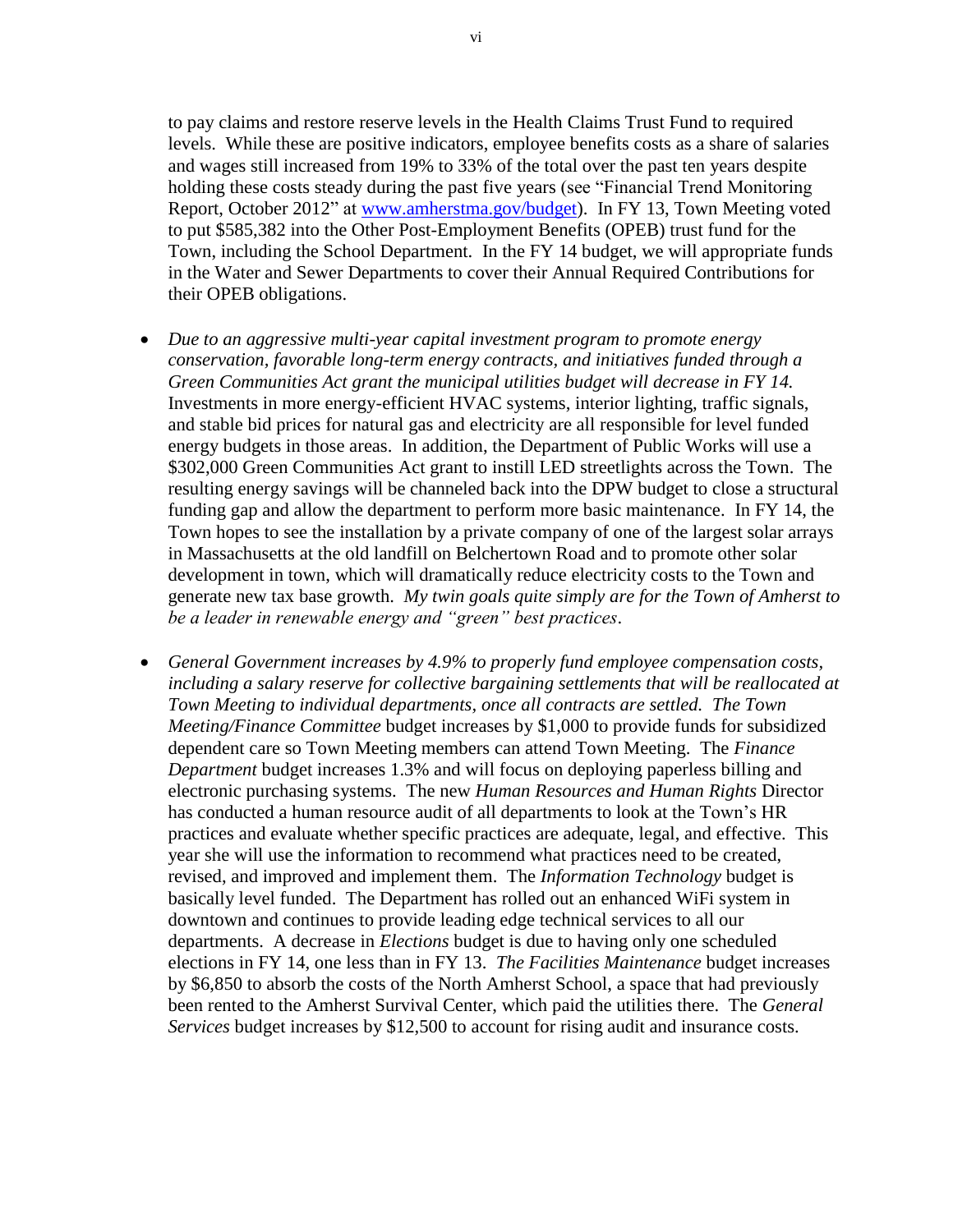- *Public Safety services (Police, Fire/EMS, Communications, and Animal Welfare) remain at current service levels and includes full funding of a Fire Prevention Inspector position.*  No reductions in personnel are recommended. This budget includes funds for a full-time Fire Prevention Inspector, a position that had previously been filled on a temporary basis. I continue to monitor the workload of our public safety personnel and staffing levels, particularly as these departments report increasing call volume. For example, UMass has increased enrollment of 16% in the last 10 years (23,570 in 2000/2001 versus 28,085 in 2011/2012), while staffing of the *Police Department* has decreased by 10% since 2007 (5 sworn positions). Calls for service continue to increase for Police and EMS. For FY 14, I will work to develop a comprehensive long term staffing level plan to ensure the safety of our community and police officers, as well as improve the service we provide the community. Beginning in the fall of 2012 and continuing in the spring of 2013 and beyond, the Amherst and UMass Police Departments have and will work together on joint directed patrols in the neighborhoods closest to campus. As our overall call volume increases and EMS call volume in particular, we must deal with ever-increasing stresses on the *Fire Department's* ability to deliver top notch service to our community. During FY 13, I have continued to work with the Fire Chief to increase staffing during key nights and weekends in the fall and spring, increasing staffing to as many as 11 persons per shift, up from a base of seven, and will continue to monitor and manage staffing there. I will continue to work with UMass on ways to reduce EMS call volume and possibly increase the number of ambulances on duty at peak times.
- *Public Works services will be preserved at current levels. Be reallocating energy savings, we will reduce the reliance on project funding for some staff and increase the department's ability to perform key maintenance work, especially in the spring.* This functional area provides funds for *Administration* and implementation of all Public Works budgets and projects. All vehicles and equipment used for road maintenance, snow plowing, tree care, park maintenance, leaf pickup as well as water and sewer (with appropriate reimbursements assessed) are maintained, repaired, and serviced by a threeperson *Equipment Maintenance* crew. The *Tree and Grounds Maintenance* budget provides funds for mowing parks, commons and miscellaneous greenbelts throughout the Town, for maintaining ball fields, including those at schools; and for maintaining park buildings and the Town Center. In the coming year we will continue an ambitious plan to plant 2,000 trees over three years to reduce pollution, beautify our community, and reverse a twenty-plus year trend of net loss of hundreds of street trees. This objective is funded by a capital appropriation to hire two interns and purchase equipment and trees. The *Highway Division* budget has been modified to restore funding for some employees, reallocating energy savings and reassigning some administrative staff. Currently some employees are funded through project funding i.e., capital appropriations or state grants, such as Chapter 90. This method has saved the Town money in the General Fund budget, but has hampered the Division in keeping up with routine maintenance. By restoring over \$60,000 to this budget the Division can perform more routine springtime maintenance such as pothole repairs, minor sidewalk repair, roadway shoulder repair, drainage system repairs, and equipment maintenance and preservation.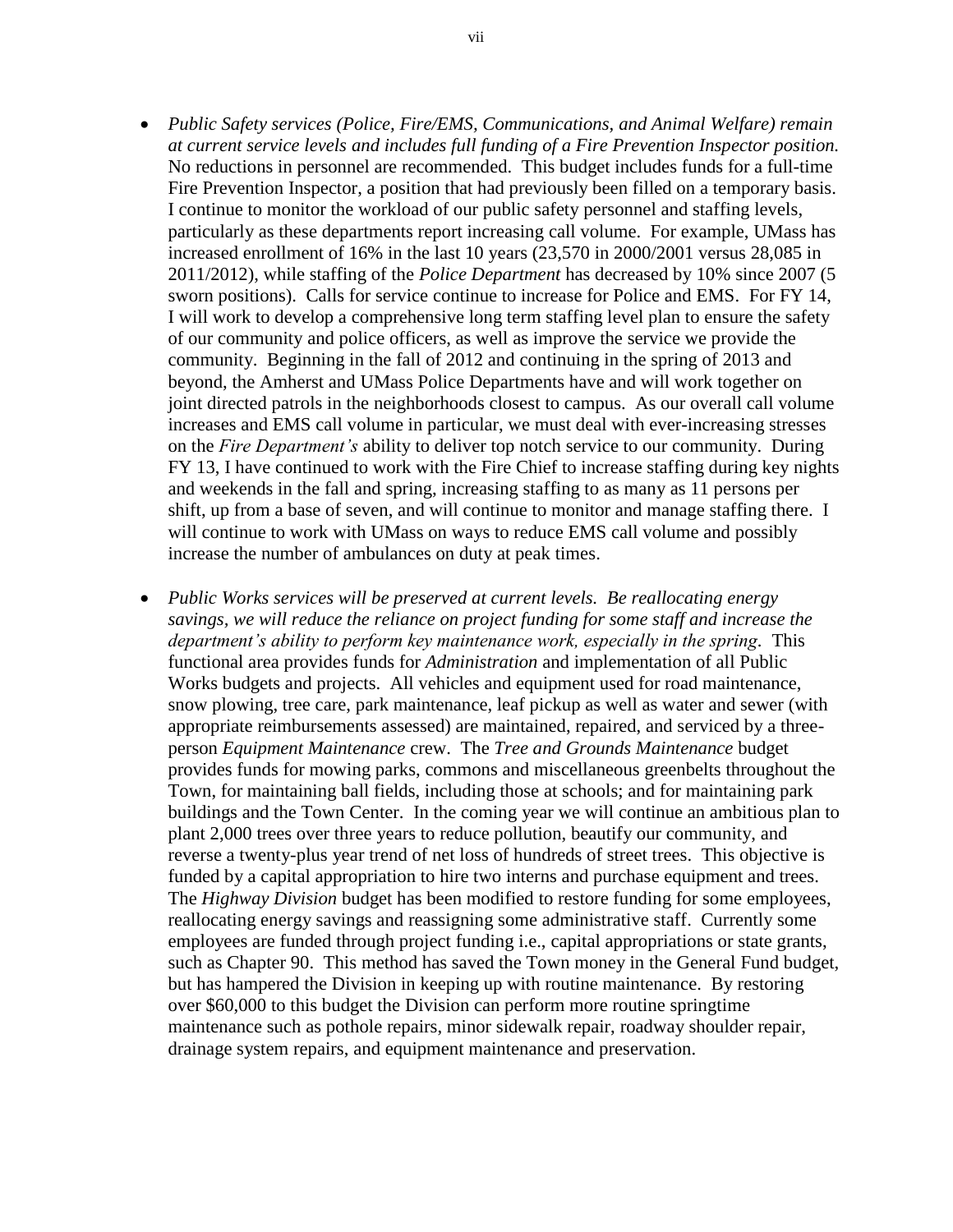- *Conservation and Development budgets are recommended to increase by a modest \$28,357 (+3.1%).* The greatest challenge for these departments is to deal with the uncertainty of ongoing CDBG funding and to preserve social service funding. The Town has reapplied for a CDBG grant that could fully cover our administrative, social service, and special capital projects in FY 14. We expect to hear about that funding by June, 2013. While I have good reason to believe that we will receive at least half the funding we have in past years, and hope to receive full funding, in the event we do not, I am recommending a special article to be considered at Annual Town Meeting for level funding of social services currently funded by CDBG (see the attached restoration list). Conservation, Planning, and Inspections services staff are in their fourth full year operating as a consolidated functional area on the second floor at Town Hall. The department's ability to timely and effectively support the many regulatory boards it staffs, complete MUNIS and other streamlined permitting initiatives, administer the Community Development Block Grant, and support inspectional services is compromised without adequate and basic administrative support. Even with reduced CDBG funding, there are sufficient funds to cover our CDBG administrative costs in FY 14. The new Building Commissioner has proposed changing the electrical inspection function to a fulltime employee from one performed on a per inspection basis by an independent contractor. This will increase job efficiency and productivity. The Planning division will continue to work with citizens and Town boards to pursue rezoning of Amherst's village centers. Rezoning will address housing, economic development, transportation, and other needs. My Safe and Healthy Neighborhoods Working Group (SHNWG) is chaired by David Ziomek, whom I promoted to be the Assistant Town Manager. He will pursue increased enforcement and coordination between Town regulatory agencies and landlords/tenants, and improved cooperation with campus authorities. The SHNWG will submit detailed recommendations to me by March 1, 2013 for consideration at the Annual Town Meeting.
- *I am recommending that Community Services budgets increase slightly by 0.9%, or \$15,356, to a total of \$1.7 million.* The *Health Department* continues its successful program of sharing a Sanitarian position with the City of Northampton and will explore other shared services initiatives. I am grateful to the Friends of the Senior Center, a nonprofit organization, for ongoing financial support of to the *Senior Center* to supply the Center with essential supplies, equipment, and program funds above and beyond the Town's budget allocation. The *Veterans' Services* budget will increase by \$25,000 to meet ongoing caseload demands. These costs are eventually reimbursed 75% by the Commonwealth. The Town has made a successful transition to a new regional veterans' services district incorporating the City of Northampton and several smaller towns. The *Leisure Services and Supplemental Education (LSSE)* budget is virtually level funded. LSSE will continue to evaluate and, if necessary, realign its program offerings and expenses to achieve a sustainable mixture of available tax support and user fees. During FY 13, LSSE worked with the School Department and private providers to create a unique and highly successful Afterschool program. Participation has increased from 192 children in last year to 250 children this year. This program is funded through a revolving fund, supplemented by a \$40,000 appropriation from the General Fund, and is overseen by LSSE and School Department staff. LSSE continues to offer a diverse array of youth sports, camps, after school, and adult education programs. During the second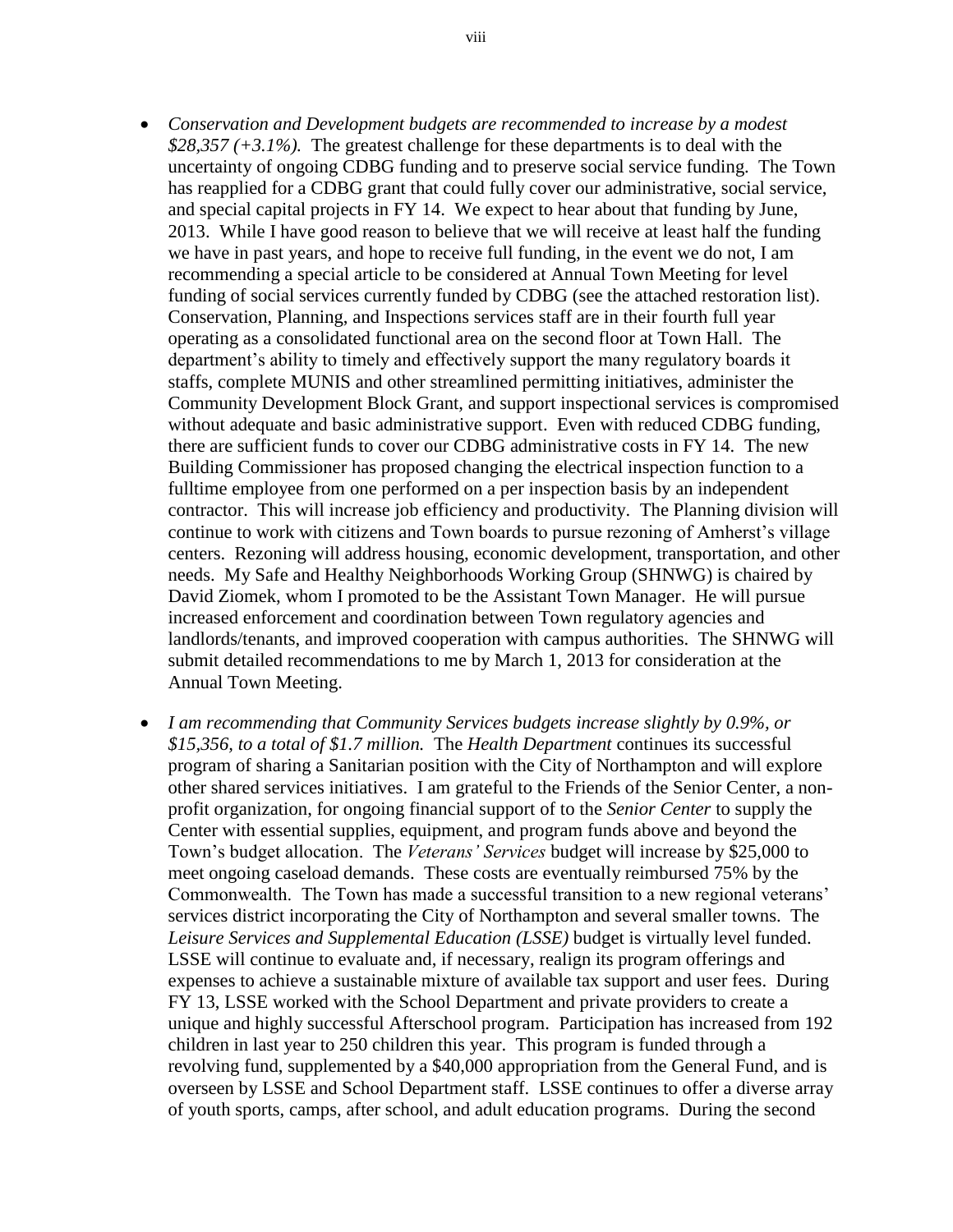year of operating of the War Memorial Pool, the *Municipal Pools* budget will be level funded. The 9-hole *Cherry Hill Golf Course* budget increases by \$2,465 (+1%). In addition to offering one of the best values in Western Massachusetts it will expand its winter programming as well as introduce a disc golf program. The golf course will cover its operating and employee benefits costs entirely from user fees.

- *The Water Fund budget of \$4,262,887 is recommended to increase by 8.6%, and water rates are recommended to remain unchanged*. The current water rate is \$3.40 per 100 CF, and no increase is recommended for FY 14. This will be the second consecutive year of no increase in rates. A modest use of \$21,887 from Water Fund Surplus will support this budget. Water Fund revenue is forecast to increase by over \$300,000 in FY1 4, because the Commonwealth College dormitories at UMass are scheduled to open next year, substantially increasing water usage. This budget includes an appropriation for the first of an ongoing series of contributions to the OPEB Trust Fund for the retiree health insurance costs of this department.
- *The Sewer Fund budget of \$3,977,933 is recommended to increase by 2.9% to support operating and capital expenses of the Town's sewer system. The sewer rate is recommended to increase by \$0.10 to \$3.55 per 100 cubic feet, which would result in a \$12 annual increase (+2.9%) to the sewer bill of the average four-person household in Amherst.* \$116,416 from Sewer Fund Surplus will be appropriated to support this budget; this use of surplus is approximately half as much surplus as was used in the FY 13 budget. The Sewer Department will begin the construction of a Harkness Road and will complete design of a sewer extension in the Wildflower Drive area. These improvements will be funded by a \$4.2 million bond authorized at the November 2011 Special Town meeting, which followed the Select Board's approval this fall of the updated Sewer Extension Master Plan recommended by Town staff. The bond will be repaid with general sewer revenue and is estimated to have a nominal effect on sewer bills as this new debt is replacing old debt that is being retired. Town water and sewer rates remain well below many of our nearby communities and the state average. This budget includes an appropriation for the first of an ongoing series of contributions to the OPEB Trust Fund for the retiree health insurance costs of this department.
- *The Solid Waste Fund budget of \$535,895 decreases by -\$13,960 (-2.5%).* A major focus in the coming year will be the installation of a solar array at the old landfill and the expansion of other revenue opportunities. This will be an important year for the Recycling and Refuse Management Committee to present policy and capital recommendations for long-term management of our transfer station and waste disposal.
- *The Transportation Fund budget of \$1,004,434 is recommended to decrease by -7.1% and supports the operating and capital costs of the Town's public parking system, the Town's apportionment of costs for the PVTA bus system and outreach routes, and the second year of a contribution (\$20,000) to support the Business Improvement District in downtown Amherst.* In FY 12, the Town replaced pay/display machines in a number of Town parking lots with more customer friendly machines that also accept credit cards. The Treasurer/Collector and Department of Public Works continue to monitor the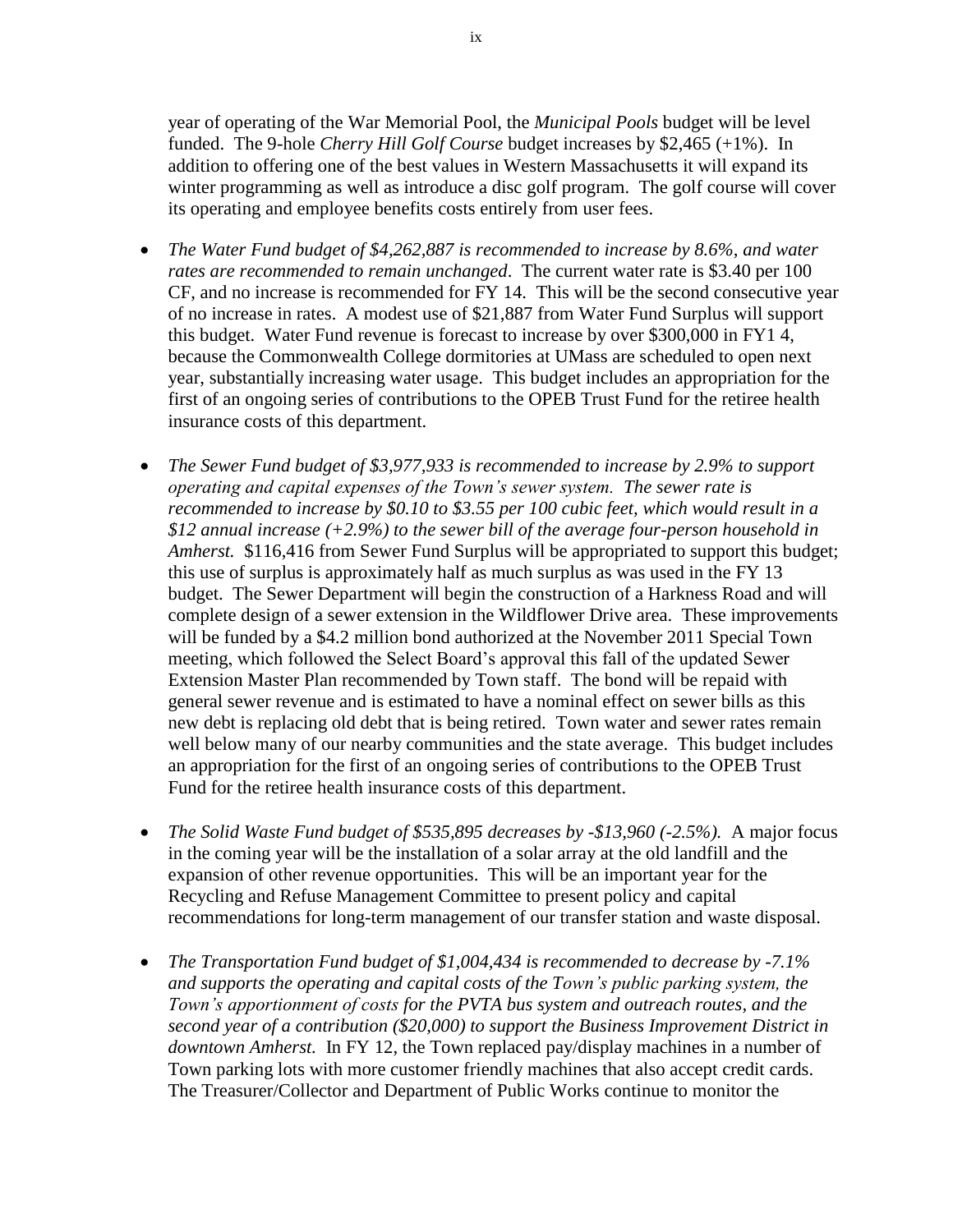effectiveness and ease of use of these new machines, so they deliver a customer friendly and effective mechanism for making parking payments.

If additional funds become available, I have prepared a prioritized list of budget restorations and additions (see page xi). The top five priorities are:

- \$14,425 for the costs of a special election in November 2013 on the issue of creating a regional elementary school district. This appropriation is contingent on the findings of the Regional School District Planning Committee and the recommendation of the Select Board, which is expected later this year;
- \$90,000 for social services, in case CDBG funding is insufficient to fully fund these services.
- \$100,000 for an economic development position at Town Hall. Amherst desires most of all to be a vibrant community with an attractive downtown, good schools, and superior quality of life. We need someone to connect all the dots, from need to opportunity to bringing together all the right people to process with targeted locations for development and redevelopment, identifying state and federal resources available to work toward those development goals, and who can mobilize those resources and others to respond to these and new economic development opportunities as they arise;
- \$61,303 for an additional police officer position; and
- \$63,608 for a new Building Inspector. An additional Building Inspector will provide Inspection Services the opportunity to meet statutory requirements to conduct inspections of fire escapes, residential multi-family buildings, and churches, and update the inspection schedule of certain commercial properties to align with code requirements. About half this cost would be offset by increased inspection fee revenue.

I am at your service as you review this budget. Please spread the word that this proposal and other budget-related information will be continuously updated and posted on the Town's awardwinning website at [www.amherstma.gov/budget.](http://www.amherstma.gov/budget)

## Acknowledgements

The development of the Town's budget plan is a team effort. I thank the Select Board for the opportunity to serve and for your support and guidance on Town priorities. I thank the Finance Committee for their tireless dedication and focus on the long term fiscal health of our Town. I want to thank every Town employee who contributes each day to make Amherst a great place to live and work. I want to acknowledge the creativity and "can do" attitude of our extraordinarily talented department heads who are embracing my call for the Town to try and be a leader in everything we do. Lastly, I want to acknowledge the amazing skills and work ethic of my principal support staff in the production of this proposal: Finance Director Sandy Pooler, IT/Financial Analyst Maria Racca, Comptroller Sonia Aldrich, and Human Resources and Human Rights Director Deborah Radway.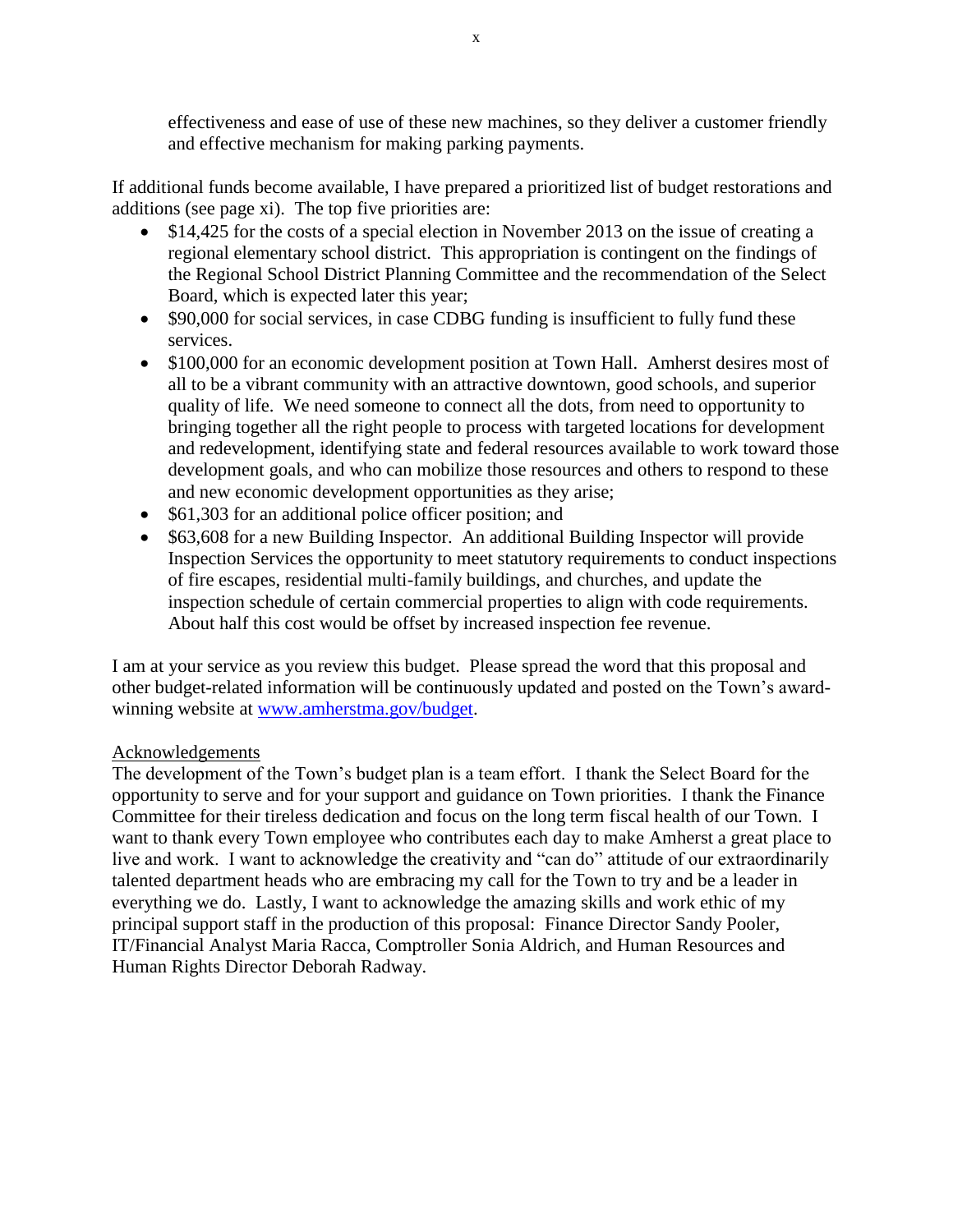# **FY 14 PRIORITIZED LIST OF BUDGET RESTORATIONS/ADDITIONS**

#### **TOWN OF AMHERST - TOWN MANAGER'S PROPOSED FY 14 MUNICIPAL BUDGET Date Last Revised: 16-Jan-2013 FY 14 PRIORITIZED LIST OF BUDGET RESTORATIONS/ADDITIONS IF FUNDS AVAILABLE\***

*DRAFT - For Discussion Purposes Only*

|                            |                                                                      | #          | Personnel       |        | <b>Employee Operating</b> |         | <b>Cumulative</b>  | Manager       | Change     |
|----------------------------|----------------------------------------------------------------------|------------|-----------------|--------|---------------------------|---------|--------------------|---------------|------------|
| Department                 | <b>Description</b>                                                   | <b>FTE</b> | <b>Services</b> |        | <b>Benefits Expenses</b>  | Total   | <b>Restore/Add</b> | <b>Budget</b> | FY 13 - 14 |
|                            |                                                                      |            |                 |        |                           |         |                    | 20,170,691    | 3.0%       |
|                            |                                                                      |            |                 |        |                           |         |                    | Recommended   |            |
| l Town Clerk               | Special Election - Schools Regionalization (if necessary)            |            | 9,200           |        | 5,225                     | 14,425  | 14,425             |               |            |
| Conserv. & Devel.          | CDBG Social Services Replacement, if CBDG is not fully funded        |            |                 |        | 90,000                    | 90,000  | 104,425            |               |            |
| Town Manager               | Economic Development Director                                        | 1.00       | 80,000          | 11,182 | 8,818                     | 100,000 | 204,425            |               |            |
| Police                     | Police Officer                                                       | 1.00       | 50,121          | 11,182 |                           | 61,303  | 265,728            |               |            |
| <b>Inspection Services</b> | Building Inspector (cost offset partially by inspection fees)        | 1.00       | 52,426          | 11,182 |                           | 63,608  | 329,336            |               |            |
| <b>Inspection Services</b> | Building Inspector, pending SHNWG recommendation                     | 1.00       | 50,419          | 11,182 |                           | 61,601  | 390,937            |               |            |
| Dispatch                   | Overtime coverage                                                    |            | 10,000          |        |                           | 10,000  | 400,937            |               |            |
| Fire                       | Overtime coverage                                                    |            | 10,000          |        |                           | 10,000  | 410,937            |               |            |
| <b>DPW</b>                 | Complete restoration of funding for the positions funded by projects |            | 96,502          |        |                           | 96,502  | 507,439            |               |            |
| <b>Human Resources</b>     | Admin Asst/Analyst                                                   | 1.00       | 39,936          | 11,182 | 0                         | 51,118  | 558,557            |               |            |
| Conserv. & Devel.          | CDBG administrative staff replacement funding (FY 15+)               |            | 135,000         |        |                           | 135,000 | 693,557            |               |            |
| Human Resources            | <b>Supervisor Training</b>                                           |            |                 |        | 6,500                     | 6,500   | 700,057            |               |            |
| Senior Center              | Vehicle Expense and Supplies                                         |            |                 |        | 2,000                     | 2,000   | 702,057            |               |            |
| Conservation               | Puffer's Pond/Trail Maintenance                                      |            | 5,000           |        |                           | 5,000   | 707,057            | 20,877,748    | 6.6%       |

*\* While it is unrealistic to think that this entire list could be funded in one year, I believe it is important to present such a list to promote constructive discussion about the community's needs and priorities in the coming years.*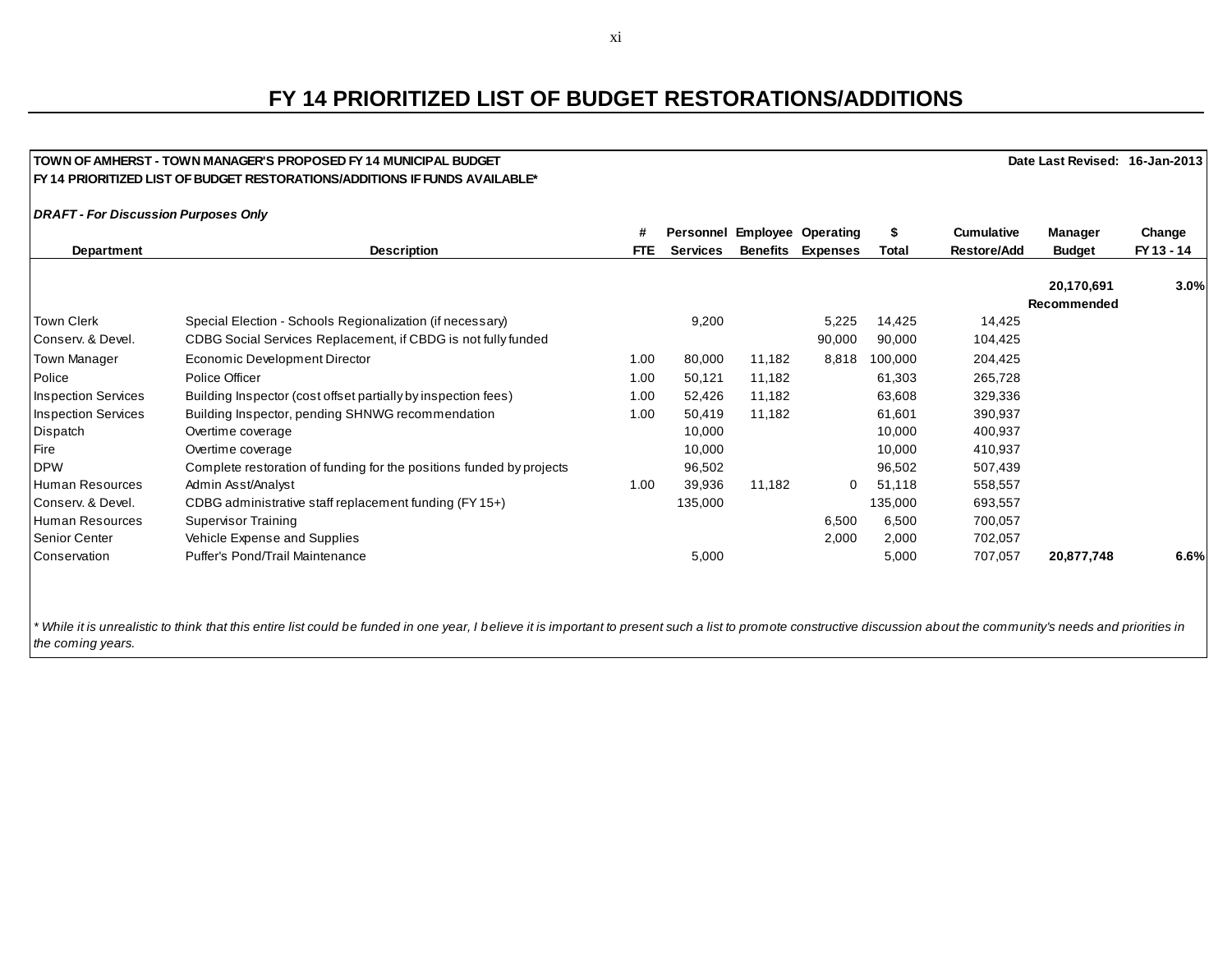# **CONSOLIDATED RESOURCES/EXPENDITURES SUMMARY**

|                                           | <b>FY14</b>            | <b>FY14</b>                      | <b>FY14</b>          |
|-------------------------------------------|------------------------|----------------------------------|----------------------|
|                                           | General<br><b>Fund</b> | <b>Community</b><br>Preserv. Act | Water<br><b>Fund</b> |
| <b>REVENUES</b>                           |                        |                                  |                      |
| <b>Property Tax</b>                       | 43,303,274             | TBD                              | 0                    |
| <b>Local Receipts</b>                     | 7,534,109              | 0                                | 4,241,000            |
| State Aid                                 | 13,659,091             | TBD                              | 0                    |
| <b>Other Financing Sources</b>            | 3,181,221              | TBD                              | 21,887               |
| <b>TOTAL REVENUES</b>                     | 67,677,695             | $\mathbf{0}$                     | 4,262,887            |
| <b>EXPENDITURES</b>                       |                        |                                  |                      |
| <b>OPERATING BUDGET</b>                   |                        |                                  |                      |
| Town                                      | 20,170,691             | 0                                | 2,960,055            |
| <b>Elementary Schools</b>                 | TBD                    | 0                                | 0                    |
| A-P Regional School District (Assessment) | TBD                    | 0                                | 0                    |
| Jones Library (Tax Support)               | <b>TBD</b>             | 0                                | 0                    |
| <b>Subtotal OPERATING BUDGET</b>          | 20,170,691             | $\mathbf{0}$                     | 2,960,055            |
|                                           |                        |                                  |                      |
| <b>CAPITAL BUDGET</b>                     |                        |                                  |                      |
| Debt Service - Debt Exclusion             | 213,522                | 0                                | $\Omega$             |
| Debt Service - Current                    | 1,451,915              | TBD                              | 294,850              |
| Debt Service - Projected                  | 243,400                | 0                                | 0                    |
| Cash Capital (Tax Support)                | 1,320,967              | 0                                | 0                    |
| <b>Subtotal Tax Funded Capital</b>        | 3,229,805              | $\bf{0}$                         | 294,850              |
| <b>Community Preservation Act</b>         | 0                      | <b>TBD</b>                       | 0                    |
| Cash Capital (Non-Tax Support)            | 0                      | 0                                | 368,000              |
| <b>Subtotal CAPITAL</b>                   | 3,229,805              | $\bf{0}$                         | 662,850              |
|                                           |                        |                                  |                      |
| <b>MISCELLANEOUS</b>                      |                        |                                  |                      |
| Assessment - Retirement System            | 3,925,567              | 0                                | 190,573              |
| Assessment - Regional Lockup Facility     | 31,323                 | 0                                | 0                    |
| Other                                     | 0                      | 0                                | 0                    |
| Reserve Fund                              | 100,000                | TBD                              | 0                    |
| <b>Subtotal MISCELLANEOUS</b>             | 4,056,890              | $\bf{0}$                         | 190,573              |
| <b>Total APPROPRIATIONS</b>               | 27,457,386             | $\bf{0}$                         | 3,813,478            |
|                                           |                        |                                  |                      |
| <b>UNAPPROPRIATED USES</b>                |                        |                                  |                      |
| Reserve for Abatements & Exemptions       | 430,898                | 0                                | 0                    |
| State Assessments (Cherry Sheet)          | 1,823,483              | 0                                | 0                    |
| <b>Cherry Sheet Offsets</b>               | 69,882                 | 0                                | 0                    |
| Other Amounts to be Raised                | 15,673                 | 0                                | 449,409              |
| <b>Subtotal UNAPPROPRIATED USES</b>       | 2,339,936              | $\mathbf{0}$                     | 449,409              |
|                                           |                        |                                  |                      |
| <b>TOTAL BUDGET PLAN</b>                  |                        |                                  | 4,262,887            |
| \$ Change from Prior year                 |                        |                                  | 336,892              |
| % Change from Prior Year                  |                        |                                  | 8.6%                 |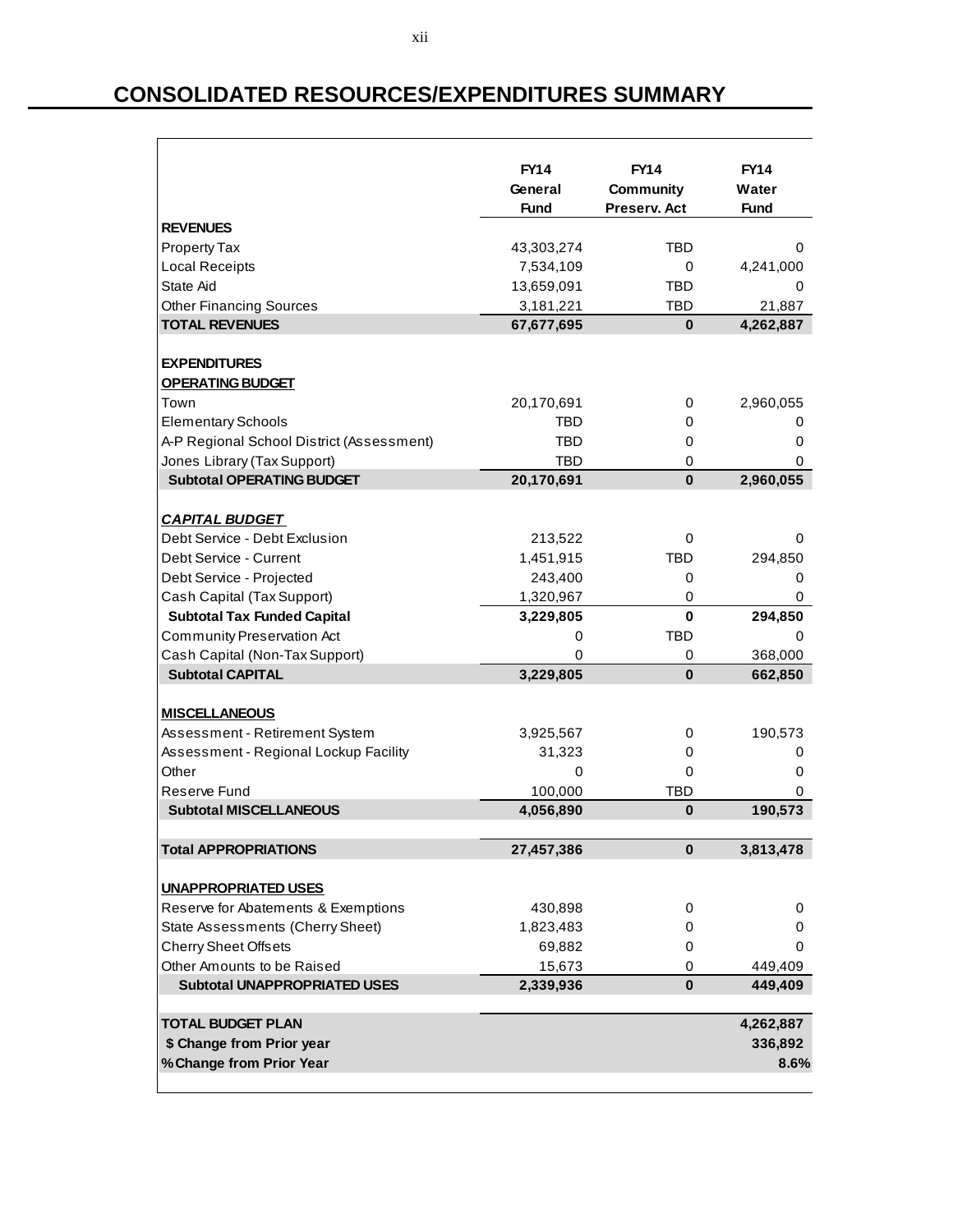# **CONSOLIDATED RESOURCES/EXPENDITURES SUMMARY**

|              |                    |                               | <b>FY14</b><br><b>FY13</b> |              |  |  |  |  |
|--------------|--------------------|-------------------------------|----------------------------|--------------|--|--|--|--|
| <b>FY14</b>  | <b>FY14</b>        | <b>COMBINED</b>               | <b>COMBINED</b>            |              |  |  |  |  |
| <b>Sewer</b> | <b>Solid Waste</b> | FY14<br><b>Transportation</b> | <b>FUNDS</b>               | <b>FUNDS</b> |  |  |  |  |
| <b>Fund</b>  | <b>Fund</b>        | <b>Fund</b>                   | (memo only)                | (memo only)  |  |  |  |  |
|              |                    |                               |                            |              |  |  |  |  |
| 0            | 0                  | 0                             | TBD                        | 42,107,207   |  |  |  |  |
| 3,987,000    | 525,895            | 1,004,434                     | <b>TBD</b>                 | 17,163,653   |  |  |  |  |
| 0            | 0                  | 0                             | <b>TBD</b>                 | 13,314,371   |  |  |  |  |
| 116,416      | 10,000             | 0                             | <b>TBD</b>                 | 4,310,713    |  |  |  |  |
| 4,103,416    | 535,895            | 1,004,434                     | $\bf{0}$                   | 76,895,944   |  |  |  |  |
|              |                    |                               |                            |              |  |  |  |  |
|              |                    |                               |                            |              |  |  |  |  |
| 2,890,491    | 496,249            | 768,633                       | 27,286,119                 | 26,315,807   |  |  |  |  |
| 0            | 0                  | 0                             | <b>TBD</b>                 | 21,558,039   |  |  |  |  |
| 0            | $\pmb{0}$          | 0                             | <b>TBD</b>                 | 13,796,524   |  |  |  |  |
| 0            | 0                  | 0                             | <b>TBD</b>                 | 1,690,789    |  |  |  |  |
| 2,890,491    | 496,249            | 768,633                       | 27,286,119                 | 63,361,159   |  |  |  |  |
|              |                    |                               |                            |              |  |  |  |  |
| 0            | 0                  | 0                             | 213,522                    | 259,374      |  |  |  |  |
| 432,990      | 0                  | 59,125                        | 2,238,880                  | 2,190,875    |  |  |  |  |
| 0            | 0                  | 0                             | 243,400                    | 17,911       |  |  |  |  |
| 0            | 0                  | 0                             | 1,320,967                  | 1,294,199    |  |  |  |  |
| 432,990      | $\bf{0}$           | 59,125                        | 4,016,770                  | 3,762,359    |  |  |  |  |
| 0            | 0                  | 0                             | <b>TBD</b>                 | 409,000      |  |  |  |  |
| 255,000      | 0                  | 40,000                        | 663,000                    | 1,101,000    |  |  |  |  |
| 687,990      | $\bf{0}$           | 99,125                        | 4,679,770                  | 5,272,359    |  |  |  |  |
|              |                    |                               |                            |              |  |  |  |  |
|              |                    |                               |                            |              |  |  |  |  |
| 190,986      | 39,646             | 39,841                        | 4,386,613                  | 3,890,268    |  |  |  |  |
| 0            | 0                  | 0                             | 31,323                     | 31,323       |  |  |  |  |
| $\mathbf 0$  | $\pmb{0}$          | 0                             | 0                          | 0            |  |  |  |  |
| $\mathbf 0$  | $\mathbf 0$        | $\mathbf 0$                   | 100,000                    | 300,000      |  |  |  |  |
| 190,986      | 39,646             | 39,841                        | 4,517,936                  | 4,221,591    |  |  |  |  |
|              |                    |                               |                            |              |  |  |  |  |
| 3,769,467    | 535,895            | 907,599                       | 36,483,825                 | 72,855,109   |  |  |  |  |
|              |                    |                               |                            |              |  |  |  |  |
| $\pmb{0}$    | 0                  | 0                             | 430,898                    | 414,718      |  |  |  |  |
| $\pmb{0}$    | $\boldsymbol{0}$   | 0                             | 1,823,483                  | 2,679,753    |  |  |  |  |
| $\mathbf 0$  | 0                  | 0                             | 69,882                     | 69,882       |  |  |  |  |
| 333,949      | $\mathbf 0$        | 96,835                        | 895,866                    | 876,482      |  |  |  |  |
| 333,949      | $\mathbf 0$        | 96,835                        | 3,220,129                  | 4,040,835    |  |  |  |  |
|              |                    |                               |                            |              |  |  |  |  |
| 4,103,416    | 535,895            | 1,004,434                     |                            | 76,895,944   |  |  |  |  |
| 114,228      | (13,960)           | (76, 784)                     |                            |              |  |  |  |  |
| 2.9%         | $-2.5%$            | $-7.1%$                       |                            |              |  |  |  |  |
|              |                    |                               |                            |              |  |  |  |  |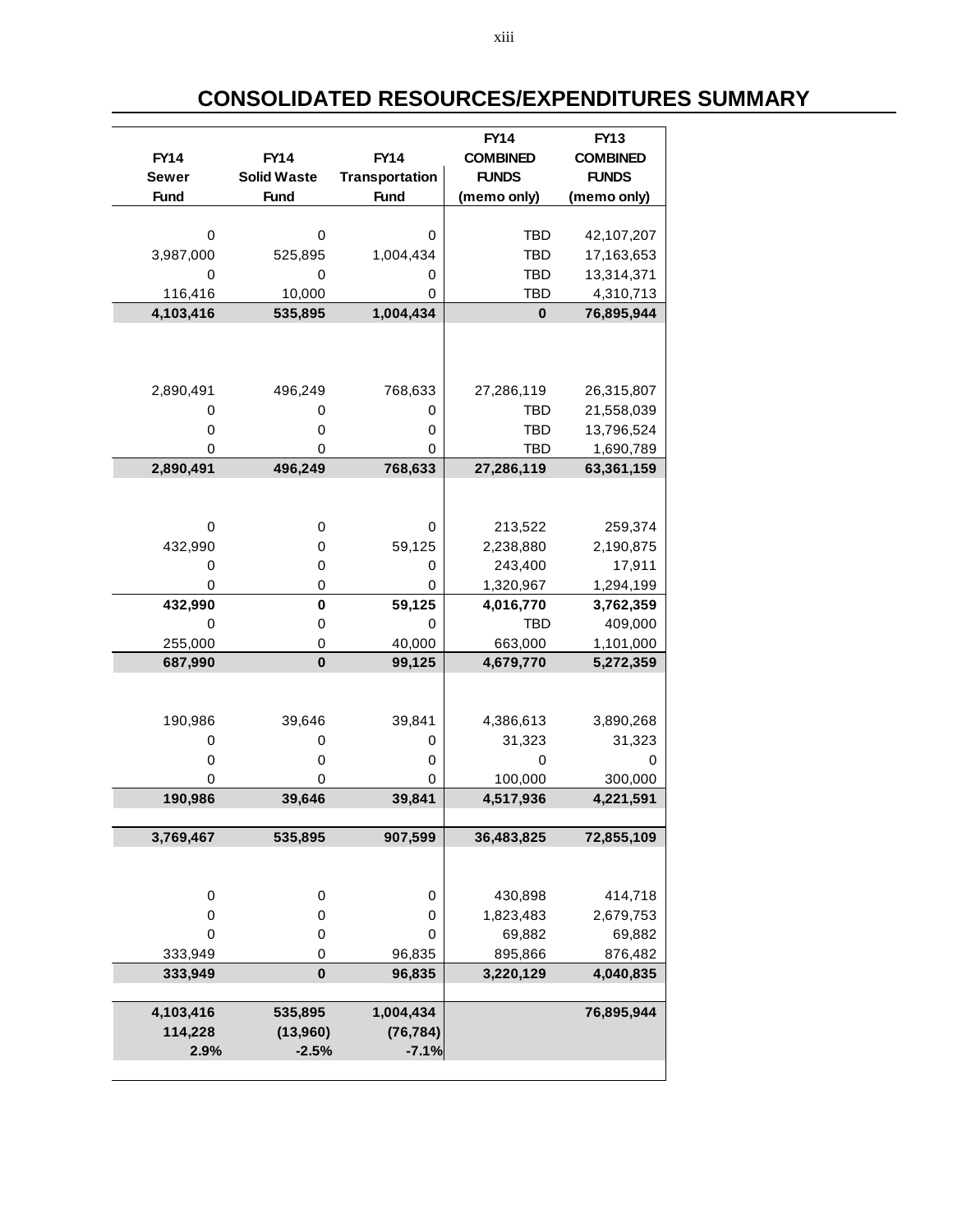# **POSITIONS IN FULL TIME EQUIVALENTS**

|                                                        | FY09   | <b>FY10</b> | FY 11  | <b>FY12</b>   | <b>FY12</b> | FY 13   | <b>FY14</b> | Change     |
|--------------------------------------------------------|--------|-------------|--------|---------------|-------------|---------|-------------|------------|
| Department                                             | Actual | Actual      | Actual | <b>Budget</b> | Actual      | Manager | Manager     | FY 13 - 14 |
| <b>MUNICIPAL BUDGET</b>                                |        |             |        |               |             |         |             |            |
| Select Board/Town Manager                              | 3.00   | 2.50        | 2.50   | 2.50          | 2.50        | 2.50    | 2.50        | 0.00       |
| Finance                                                | 13.00  | 13.00       | 13.00  | 13.00         | 13.00       | 13.00   | 13.00       | 0.00       |
| Human Resources/Human Rights                           | 2.00   | 1.50        | 1.50   | 1.50          | 1.50        | 1.50    | 1.50        | 0.00       |
| Information Technology                                 | 4.50   | 4.00        | 4.00   | 4.00          | 4.00        | 4.00    | 4.00        | 0.00       |
| <b>Town Clerk</b>                                      | 3.00   | 3.00        | 3.00   | 3.00          | 3.00        | 3.00    | 3.00        | 0.00       |
| Elections/Registration                                 | 0.05   | 0.00        | 0.00   | 0.00          | 0.00        | 0.00    | 0.00        | 0.00       |
| <b>Facilities Maintenance</b>                          | 5.83   | 4.88        | 4.88   | 4.88          | 4.88        | 4.88    | 4.88        | 0.00       |
| TOTAL GENERAL GOVERNMENT                               | 31.38  | 28.88       | 28.88  | 28.88         | 28.88       | 28.88   | 28.88       | 0.00       |
| <b>Police Facility</b>                                 | 1.00   | 1.00        | 1.00   | 1.00          | 1.00        | 1.00    | 1.00        | 0.00       |
| Police                                                 | 51.00  | 47.50       | 47.50  | 47.50         | 47.50       | 47.50   | 47.50       | 0.00       |
| Fire/EMS                                               | 46.00  | 46.00       | 46.00  | 46.00         | 46.00       | 47.00   | 47.00       | 0.00       |
| <b>Communications Center</b>                           | 13.00  | 12.00       | 11.00  | 11.00         | 11.00       | 11.00   | 11.00       | 0.00       |
| Animal Welfare                                         | 1.00   | 1.00        | 1.00   | 1.00          | 1.00        | 1.00    | 1.00        | 0.00       |
| TOTAL PUBLIC SAFETY                                    | 112.00 | 107.50      | 106.50 | 106.50        | 106.50      | 107.50  | 107.50      | 0.00       |
| Public Works Administration                            | 3.40   | 3.40        | 3.73   | 3.73          | 3.73        | 3.73    | 3.33        | $-0.40$    |
| Highway                                                | 13.00  | 13.00       | 13.00  | 13.00         | 13.00       | 13.00   | 13.00       | 0.00       |
|                                                        | 3.00   | 3.00        | 3.00   | 3.00          | 3.00        | 3.00    | 3.00        | 0.00       |
| <b>Equipment Maintenance</b><br><b>Town Cemeteries</b> | 0.50   |             |        |               |             |         |             | 0.00       |
|                                                        |        | 0.50        | 0.50   |               |             |         |             |            |
| Parks and Commons                                      | 4.50   | 4.50        | 4.50   |               |             |         |             | 0.00       |
| <b>Tree Care and Pest Control</b>                      | 2.50   | 1.50        | 1.50   |               |             |         |             | 0.00       |
| Tree and Ground Maintenance                            |        |             |        | 7.50          | 7.50        | 7.50    | 7.50        | 0.00       |
| <b>TOTAL PUBLIC WORKS</b>                              | 26.90  | 25.90       | 26.23  | 27.23         | 27.23       | 27.23   | 26.83       | $-0.40$    |
| Conservation                                           | 3.72   | 3.83        | 3.63   | 4.30          | 4.30        | 4.30    | 4.30        | 0.00       |
| <b>Planning Department</b>                             | 5.00   | 4.00        | 3.35   | 3.80          | 3.82        | 3.82    | 3.82        | 0.00       |
| Inspections                                            | 4.00   | 3.00        | 3.00   | 5.00          | 5.00        | 5.00    | 6.00        | 1.00       |
| TOTAL CONSERVATION & DEVELOPMENT                       | 12.72  | 10.83       | 9.98   | 13.10         | 13.12       | 13.12   | 14.12       | 1.00       |
| <b>Public Health</b>                                   | 5.43   | 4.34        | 4.00   | 4.00          | 4.00        | 4.00    | 4.00        | 0.00       |
| Senior Center                                          | 3.54   | 3.00        | 3.00   | 3.00          | 3.00        | 3.00    | 3.00        | 0.00       |
| <b>Community Development</b>                           | 0.20   | 0.00        | 0.00   | 0.00          | 0.00        | 0.00    | 0.00        | 0.00       |
| Veterans' Services & Benefits                          | 1.00   | 0.60        | 0.00   | 0.00          | 0.00        | 0.00    | 0.00        | 0.00       |
|                                                        | 10.05  | 8.82        |        |               |             |         |             | 0.00       |
| Leisure Services & Supplemental Education              |        |             | 6.45   | 6.45          | 6.45        | 6.45    | 6.45        |            |
| Pools                                                  | 0.44   | 0.00        | 2.00   | 0.20          | 0.20        | 0.20    | 0.20        | 0.00       |
| Golf Course                                            | 1.05   | 1.05        | 1.35   | 1.35          | 1.35        | 1.35    | 1.35        | 0.00       |
| TOTAL COMMUNITY SERVICES                               | 21.71  | 17.81       | 16.80  | 15.00         | 15.00       | 15.00   | 15.00       | 0.00       |
| TOTAL GENERAL FUND                                     | 204.71 | 190.92      | 188.39 | 190.71        | 190.73      | 191.73  | 192.33      | 0.60       |
|                                                        |        |             |        |               |             |         |             |            |
| Water Supply and Distribution                          | 15.08  | 15.08       | 16.15  | 16.98         | 16.98       | 16.48   | 17.98       | 1.50       |
| <b>TOTAL WATER FUND</b>                                | 15.08  | 15.08       | 16.15  | 16.98         | 16.98       | 16.48   | 17.98       | 1.50       |
|                                                        |        |             |        |               |             |         |             |            |
| Sewer Maintenance                                      | 2.00   | 2.00        | 2.00   | 2.00          | 2.00        | 2.00    | 2.00        | 0.00       |
| <b>Wastewater Treatment Plant</b>                      | 15.50  | 15.50       | 15.83  | 15.33         | 15.33       | 15.83   | 16.33       | 0.50       |
| <b>TOTAL SEWER FUND</b>                                | 17.50  | 17.50       | 17.83  | 17.33         | 17.33       | 17.83   | 18.33       | 0.50       |
|                                                        |        |             |        |               |             |         |             |            |
| <b>Sanitary Facilities</b>                             | 3.60   | 3.60        | 4.00   | 4.00          | 4.00        | 4.00    | 3.40        | $-0.60$    |
| TOTAL SOLID WASTE FUND                                 | 3.60   | 3.60        | 4.00   | 4.00          | 4.00        | 4.00    | 3.40        | $-0.60$    |
| <b>Parking Facilities</b>                              | 4.00   | 4.00        | 4.12   | 4.20          | 4.20        | 4.20    | 4.20        | 0.00       |
| TOTAL TRANSPORTATION FUND                              | 4.00   | 4.00        | 4.12   | 4.20          | 4.20        | 4.20    | 4.20        | 0.00       |
|                                                        |        |             |        |               |             |         |             |            |
| <b>TOTAL</b>                                           | 244.89 | 231.10      | 230.49 | 233.22        | 233.24      | 234.24  | 236.24      | 2.00       |
|                                                        |        |             |        |               |             |         |             |            |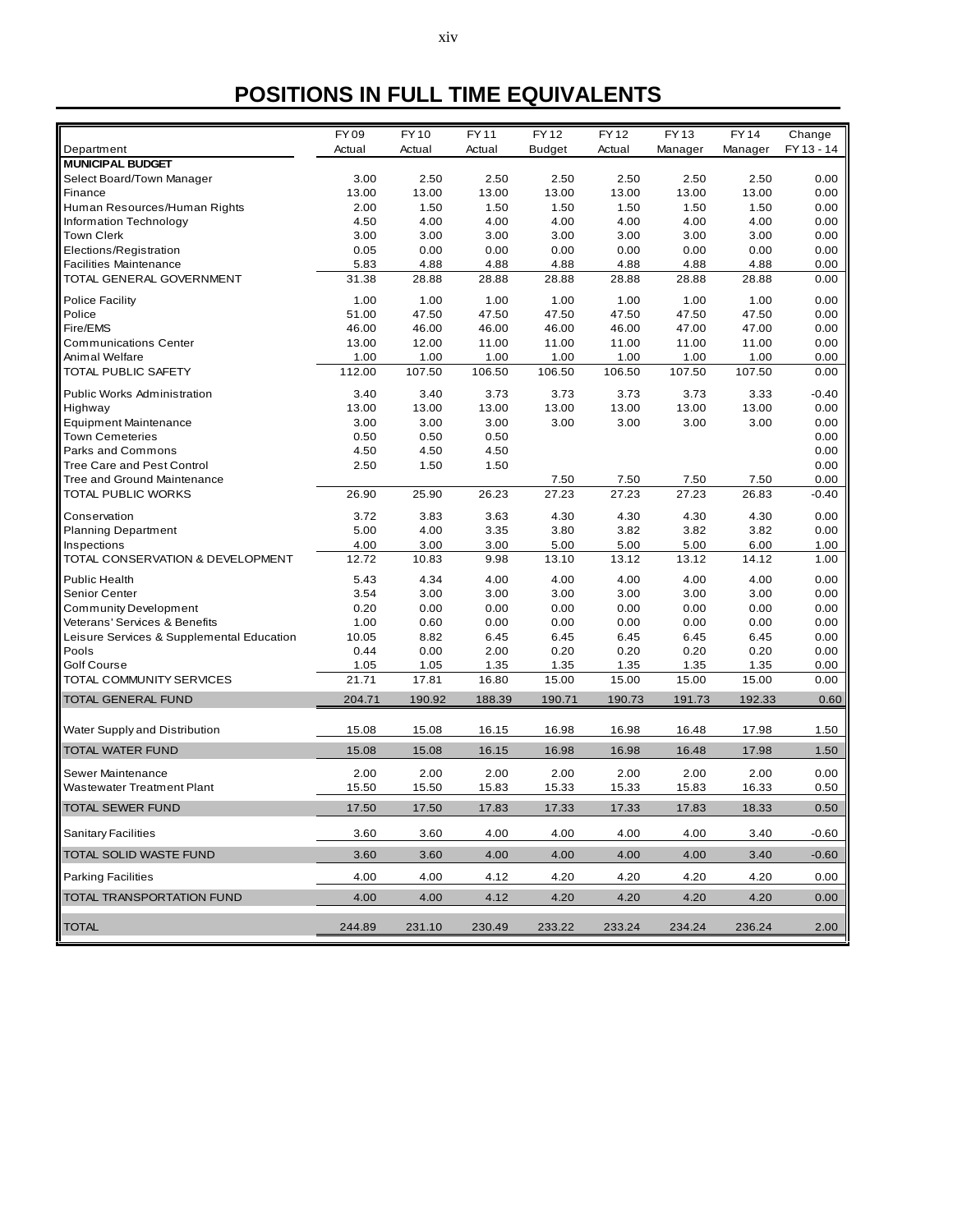# **POSITIONS IN FULL TIME EQUIVALENTS**

# **13 - Municipal Staffing Levels**



| <b>Amherst Trend</b> |  |  |  |  |  |  |  |  |  |
|----------------------|--|--|--|--|--|--|--|--|--|
| Favorable            |  |  |  |  |  |  |  |  |  |
| Marginal             |  |  |  |  |  |  |  |  |  |
| Unfavorable          |  |  |  |  |  |  |  |  |  |
| Uncertain            |  |  |  |  |  |  |  |  |  |

The Town has reduced its workforce by 23.10 positions since FY 07, or 10.9%. Public Safety personnel have decreased by 7.5 FTEs, or 6.6%, while non-public safety positions have been reduced by 14.57 FTEs, or 14.8%. Since FY 03, there has been a net staffing decrease of 12.26 FTEs, or 10.4%.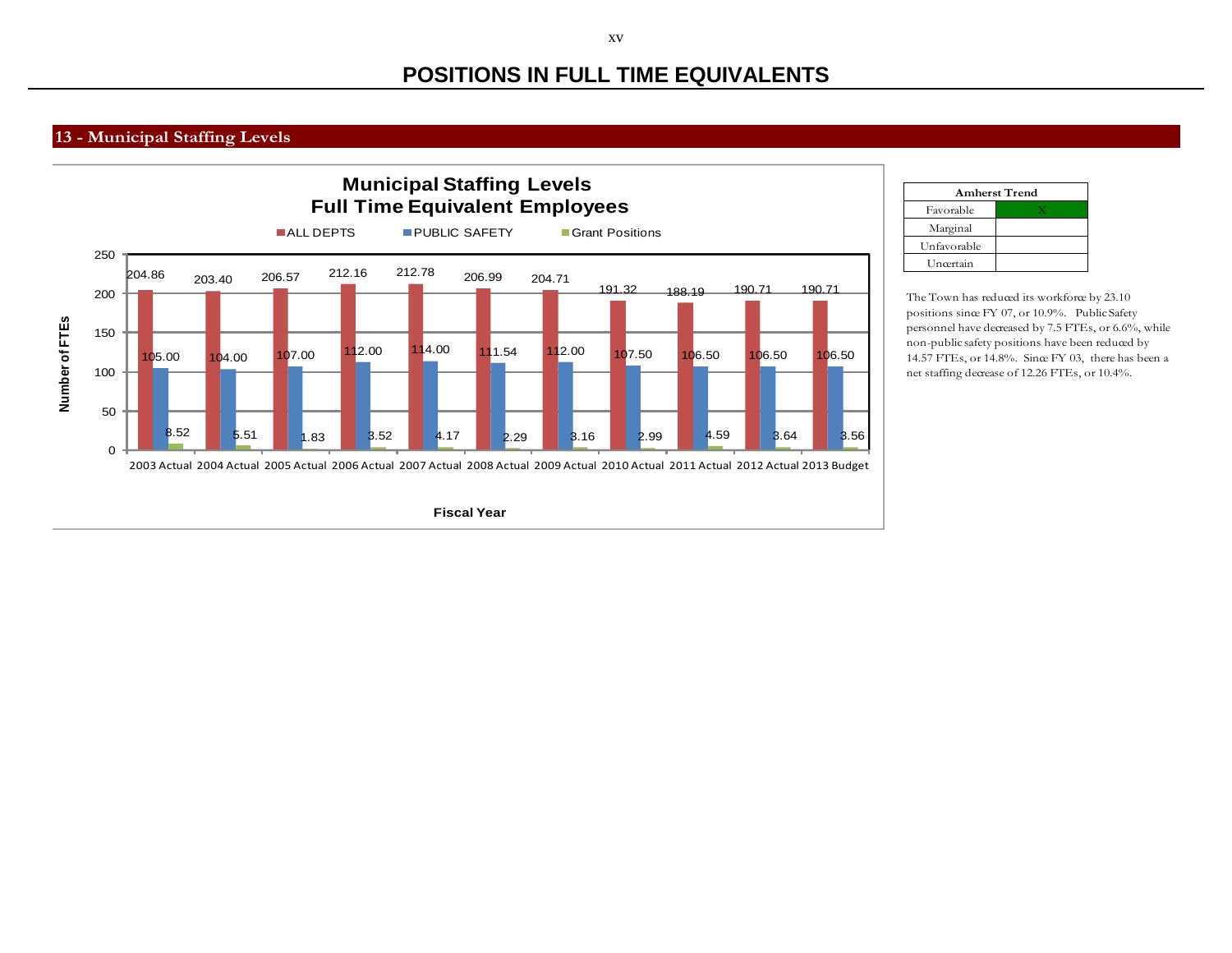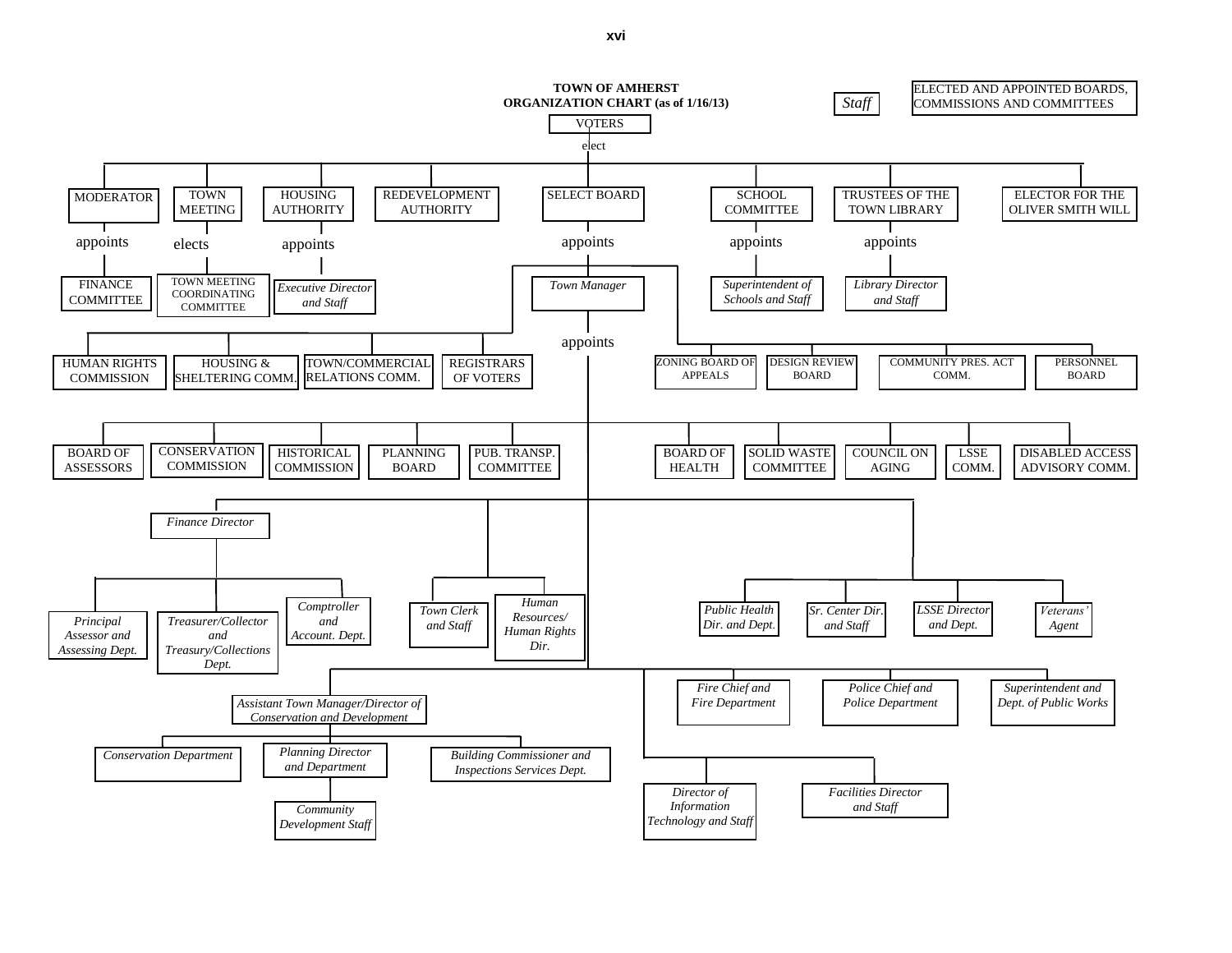

# AMHERST *Massachusetts*

Town Hall 4 Boltwood Avenue Amherst, MA 01002

SELECT BOARD Phone: (413) 259-3001 Fax: (413-259-2405 Email: selectboard@amherstma.gov

To: John Musante, Town Manager

From: Stephanie O'Keeffe, Select Board Chair

Date: November 20, 2012

Re: FY14 Budget Policy Guidelines

At our Monday, November 19, 2012 meeting, the Select Board unanimously approved the following Budget Policy Guidelines for FY14.

**OVERALL PHILOSOPHY FOR FY14:** Fiscal sustainability continues to be the primary budget goal, so FY14 revenue and expenditure plans must be viewed in a multi-year context. The larger economic picture remains challenged and unstable in the near term. Following the \$1.68 million override of 2010, and its full implementation over two years, we believe that it would not be reasonable or appropriate to ask taxpayers to override the Proposition 2  $\frac{1}{2}$  levy cap again this year, so the budget should anticipate no such additional revenue from taxation. We support maintaining a level services budget to the degree that is possible, while recognizing the necessity of addressing the loss of Community Development Block Grant (CDBG) funds. It is critical to find a way to continue funding the winter emergency shelter and other human service agency investments, as well as Town staff support for these efforts. This may well be the greatest challenge of the FY14 budget, and we are confident in your ability to find a thoughtful and practical solution. We also recognize that we are at a pivotal point in addressing the challenges of public safety and code enforcement to protect the quality of life in our neighborhoods, and that this may require additional staff resources. If there are opportunities to increase such staffing in ways that are fiscally responsible in the short- and long-terms, we view these guidelines as having the flexibility to support that. Beyond these issues, any revenue in excess of that necessary for level services should be directed at increasing our investment in capital, decreasing our long-term retiree health care liability (known as Other Post-Employment Benefits, or OPEB), or shoring up our reserves. We consider intense evaluation of the current range of municipal services and their delivery methods to be critical for ensuring that we are spending every dollar wisely. Should circumstances and projections worsen, the Select Board requests a recommendation on prioritized cuts and restorations as necessary, with rationale for the prioritization.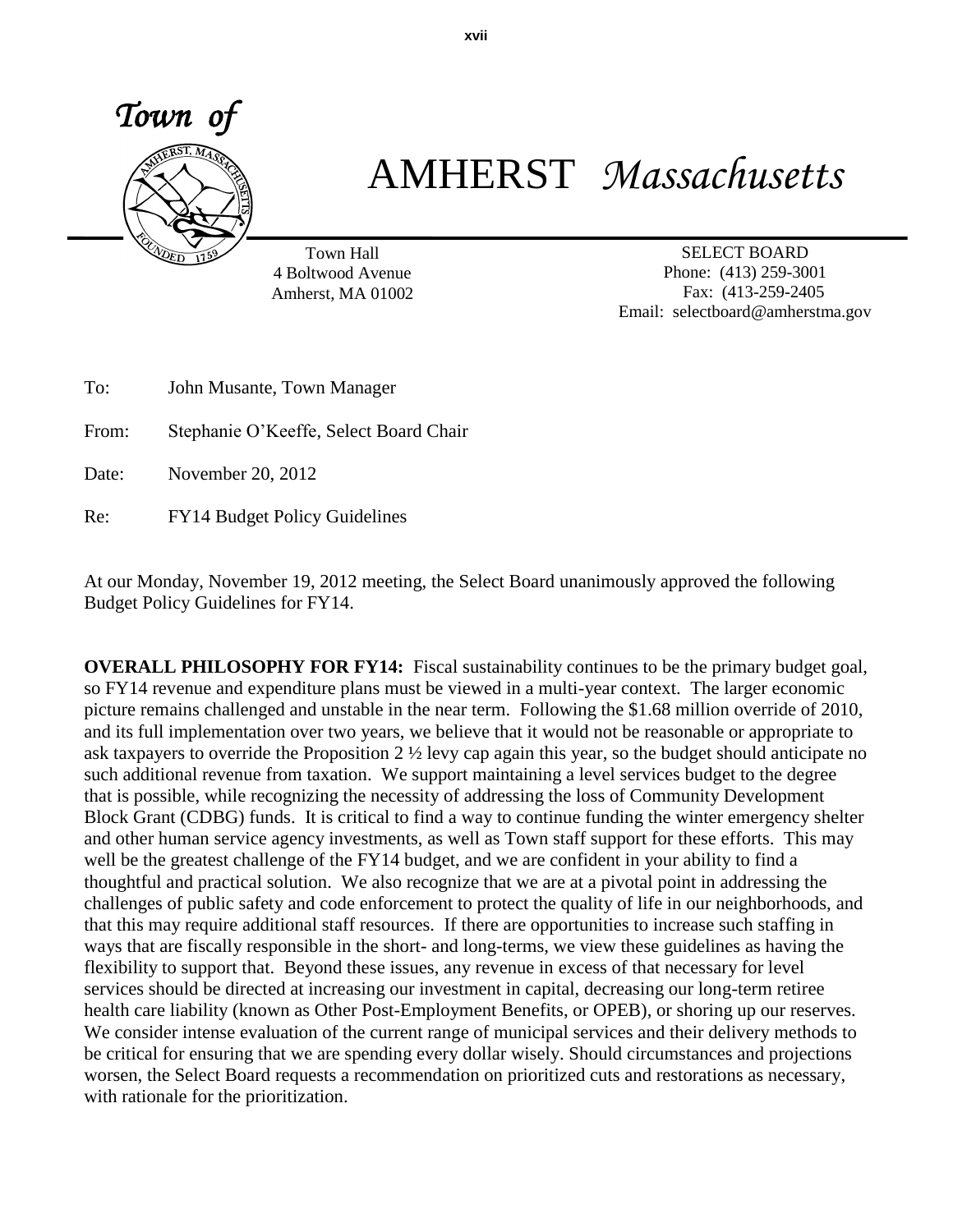**EXPENSE REDUCTION:** The Select Board continues to support appropriate regionalization and reorganization when such initiatives would reduce costs and realize efficiencies, and we would like to see real progress on the emergency dispatch regionalization effort in particular. We also continue to support reassigning services outside of the general fund where responsible, and with due consideration of the implications of funding loss, mindful of sections B-4 and B-8 of the Town's "Financial Management Policies & Objectives."\* We support green initiatives for their short- and long-term potential to reduce costs, and we appreciate the benefit of predictable power costs provided by a comprehensive solar project. We encourage the Town's continued success at expense reduction via "ordinary" means such as aggressive cost-comparison, reducing waste and seeking greater efficiency. We consider the negotiation of labor contracts that the Town can afford and sustain to be of highest priority, because salaries and benefits are such a significant portion of the budget.

**ECONOMIC DEVELOPMENT:** We recognize that our most reliable revenue source is property tax, and that growing our property tax base in net-positive ways is critical. We strongly support pursuing responsible and appropriate expansion of our commercial sector, which currently stands at 10.27%. We strongly support expansion of the tax base in accordance with the community's goals as expressed in the Master Plan. We strongly support solar power generation and other green initiatives as opportunities for economic development. It is important to clearly articulate to the Select Board and the wider community the cost-benefit analysis of such pursuits, as well as their consistency with the Master Plan.

**OTHER NEW REVENUE:** We continue to support the pursuit of new revenue through expanded arrangements with the University and Colleges. We believe the renewal of the Strategic Partnership Agreement with UMass provides an important opportunity to ensure that all relevant categories of costs incurred by the Town are included and updated. We encourage active pursuit of similar reimbursements with Amherst College and Hampshire College. We support regular evaluation of service fees for possible increase. We appreciate and encourage the Town's aggressive pursuit of grants to off-set costs and expand services. We also continue to support advocating for State legislation that improves local taxation options, increases aid to Amherst, or mitigates onerous mandated costs. We support strong local advocacy for the State-wide effort to increase funding for road work and other transportation and transit infrastructure. Additionally, we support advocating for increased State revenues, such as more progressive taxation including higher income tax, in order to increase funds available for local aid to all communities. These positions are consistent with sections B-9 and B-10 of the Town's "Financial Management Policies & Objectives."\*

**CAPITAL:** The Select Board recognizes the perils of inadequate investment in capital improvements, and remains committed to trying to incrementally increase the percentage of the property tax levy allocated to capital over time to achieve a goal of 10%, per section C-7 of the Town's "Financial Management Policies & Objectives."\* The Select Board continues to support funding capital investments by means other than the capital budget, including through the use of Community Preservation Act funds, Community Development Block Grant funds, the PARC grant program, and other grant opportunities; through shared purchasing and ownership with other towns or entities; and through bonding or borrowing for large long-term projects. As noted in the Overall Philosophy, putting additional revenue toward helping us to catch up on the growing backlog of capital infrastructure needs is one of the ways we would support spending beyond that which is necessary to maintain level services.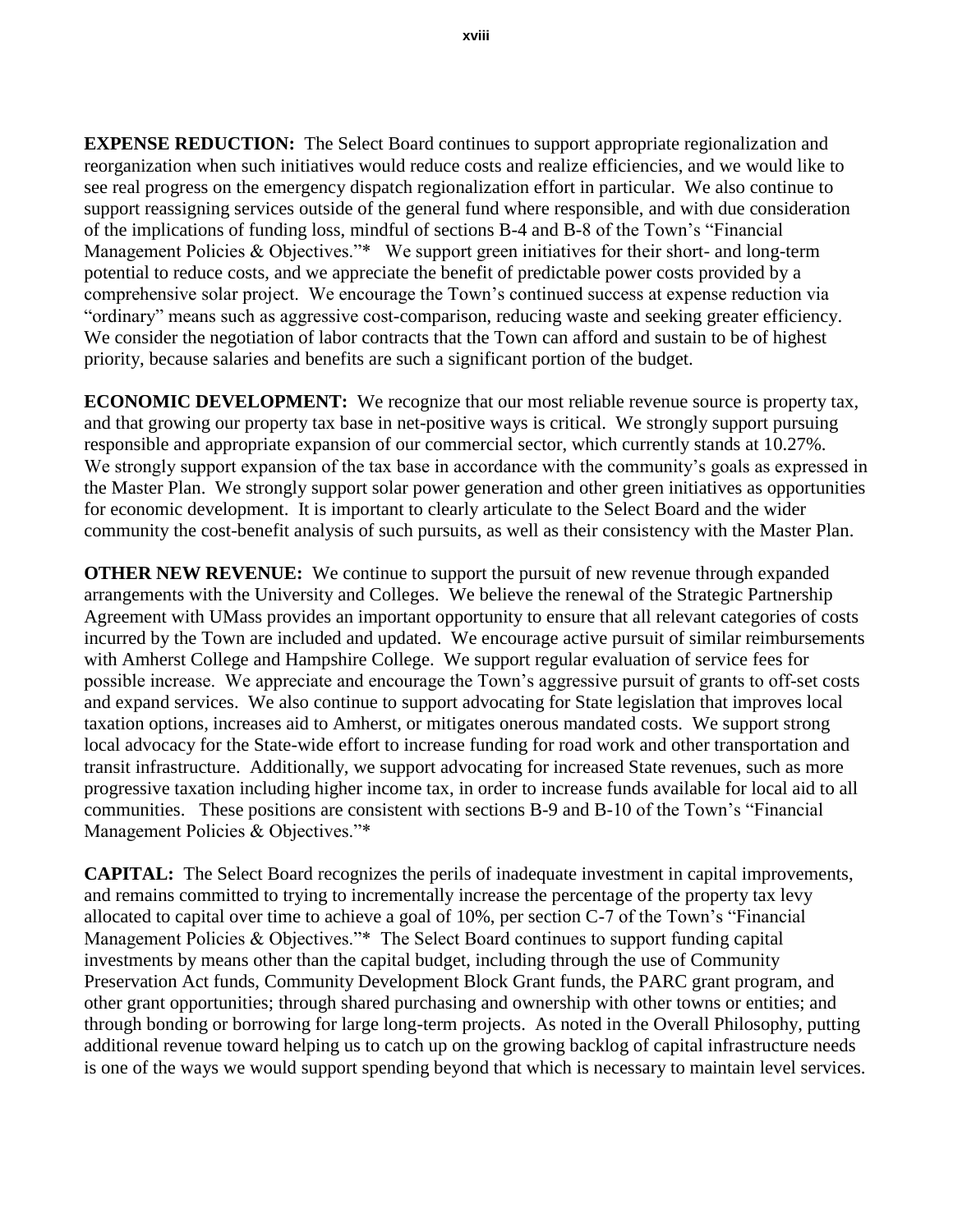**RESERVES:** The Select Board opposes reserve use to fund ongoing expenses. We support careful and strategic reserve use only as a bridge to either anticipated revenue or a planned expense reduction. We support maintaining a responsible reserve balance, as outlined in section B-3 of the Town's "Financial" Management Policies & Objectives,"\* for prudent fiscal management and because it contributes to our strong bond rating, which provides significant cost-savings when borrowing.

\* Town of Amherst "Financial Management Policies & Objectives," adopted January 2008; this document is available on the FY13 Budget page of the Town web site.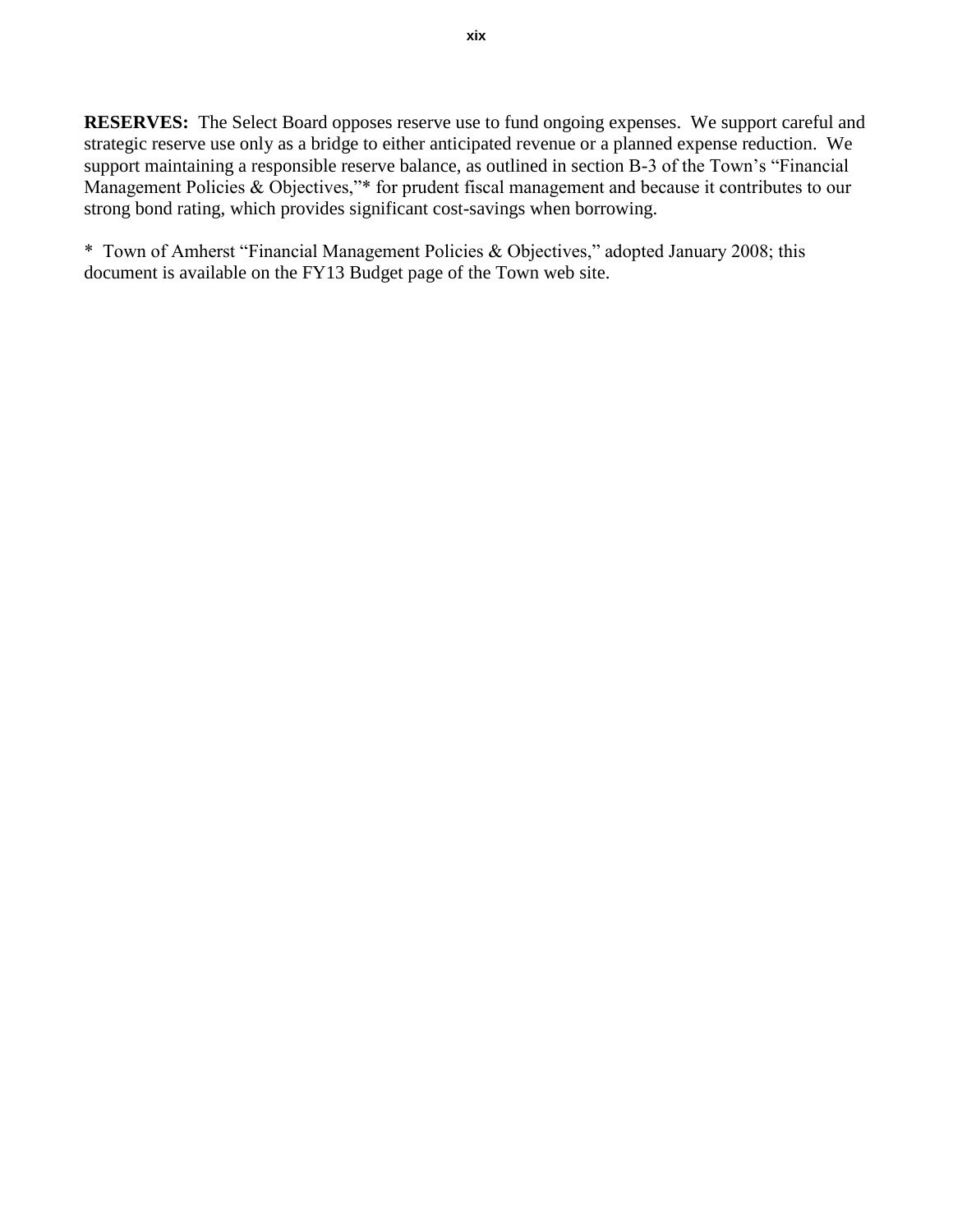

# AMHERST *Massachusetts*

Office of the Town Manager Town Hall 4 Boltwood Avenue Amherst, MA 01002

John P. Musante, Town Manager Phone: (413) 259-3002 Fax: (413)-259-2405 Email: musantej@amherstma.gov

November 1, 2012

To: Select Board, Town Manager Amherst School Committee, Superintendent of Schools Jones Library Trustees, Library Director

From: Finance Committee

Re: Preliminary Fiscal Year 2014 Budget Guidelines

We ask you to develop operating budgets with an increase in Town support of 3%. That includes the Amherst Regional School assessment and the library's revenue from the Town. For the Amherst Public Schools, the 3.0% increase is calculated from the amount that Town Meeting would have allocated last year had it not added \$218,200 from Free Cash on a one-time basis, anticipating new revenue from accepting School Choice students. We ask that the elementary school budget be developed with a 2.0% increase from the actual FY 13 budget. The actual amounts are set forth at the top of Page 2 of the General Fund Financial Projections, attached to these guidelines.

These are preliminary budget guidelines, based upon the projections that Finance Director Sandy Pooler presented to all of us on October 11. These projections are reasonable. Nevertheless, there is a need to be cautious. As we look ahead to FY 14, there is much uncertainty.

## **Revenue**

Pooler projected an overall revenue increase of 3% from FY 13. The largest revenue source is from the property tax, which is expected to increase by 3.8%. Property tax increases by the allowable 2.5% plus taxes on new growth. Property owners pay the taxes that are due, so this revenue is stable and predictable.

The second largest source of revenue is state aid. Pooler suggested that we assume an increase of 0.4%, close to level funding. This assumes the same increase in Chapter 70 as received in FY 13 and level funding of Unrestricted General Government Aid. This is an area of greater uncertainty. Decisions made in Washington could have an impact on the state budget and the funds it can share with local governments. The Congressional defaults, if there is no intervening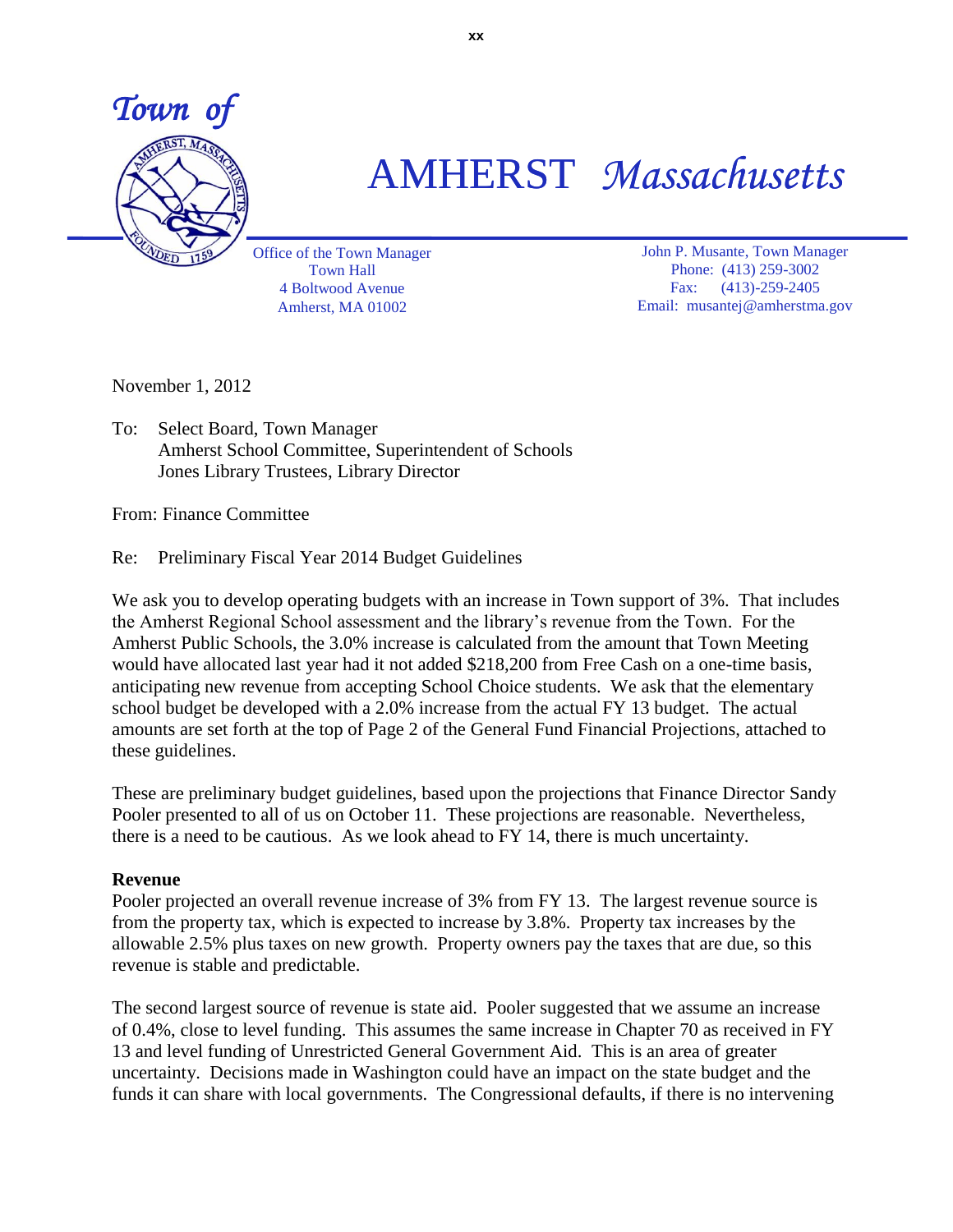federal legislative action, are tax increases and automatic sequestration of current appropriations. Since some of the largest transfers from the federal to state budgets are for entitlement programs such as Medicaid, which are exempt from sequestration, the larger threat to the state may be in action adopted to circumvent the automatic sequestration. The outcome of the November 6 election will have tremendous bearing on what happens. Also, the state budget is developed after there is a consensus of the Executive Office of Administration and Finance and the Chairs of the Ways and Means Committees regarding a revenue estimate. That estimate considers revenue history and economic trends that may affect income and sales taxes. If the country falls off the fiscal cliff or we go back into a downturn or recession, that information will affect the state's revenue estimate. There is a need to be cautious and recognize that there is uncertainty, the 0.4% projection is cautious and we're comfortable with that assumption for the purposes of preliminary budget guidelines.

At the Four Boards Meeting on October 11, the Finance Director also estimated revenues for FY 14 from local receipts and other financing sources. Local receipts are estimated to increase by a modest 1.3%, and other financing sources actually decrease by 7.3%.

In addition to the uncertainty about state aid, there is another reason to exercise caution. It is likely that there will be a decrease or possible loss of grant and endowment funds essential to operations in our various functional areas. These are important supplements to what is raised and appropriated in the budgets adopted by Town Meeting. The most immediate concern is the town's Community Development Block Grant. When we met on October 11, the town had just been advised that it did not qualify for Mini-Entitlement status for the 2013 grant year. The Town Manager asked the Commonwealth's Department of Housing and Community Development to review and reconsider its decision and, in the alternative, to provide transition funding for that grant year. He does not expect a response before late December. If no funds are provided in the 2013 grant year, CDBG funding will terminate on September 30, 2013. That is one quarter of the way into FY 14. The 2012 grant is \$900,000 and includes funding for administrative expenses, capital projects, and human services. The Committee asked Musante to keep us informed and to make a recommendation about how the most vital CDBG-funded programs and services can be continued.

Superintendent Geryk reported at the October 18 Budget Coordinating Group meeting that two important grants are at risk with possible sequestration of federal funds or budget cuts that replace sequestration. The IDEA grant (\$853,000) and the Title I grant (\$384,000) support staff positions and would have substantial budget and program impacts if reduced or eliminated.

With these preliminary guidelines, we ask the Town Manager, Superintendent, and Library Director to develop initial budgets assuming increases of allocations to be raised and appropriated from General Funds as noted. Appropriate program modifications will need to be made for the possible loss of grant funds. As the budget process continues, this Committee, with the input from the Budget Coordinating Group and based upon additional information that becomes available, may need to make adjustments in its preliminary assessment of the amounts that it can recommend for allocations from the General Fund.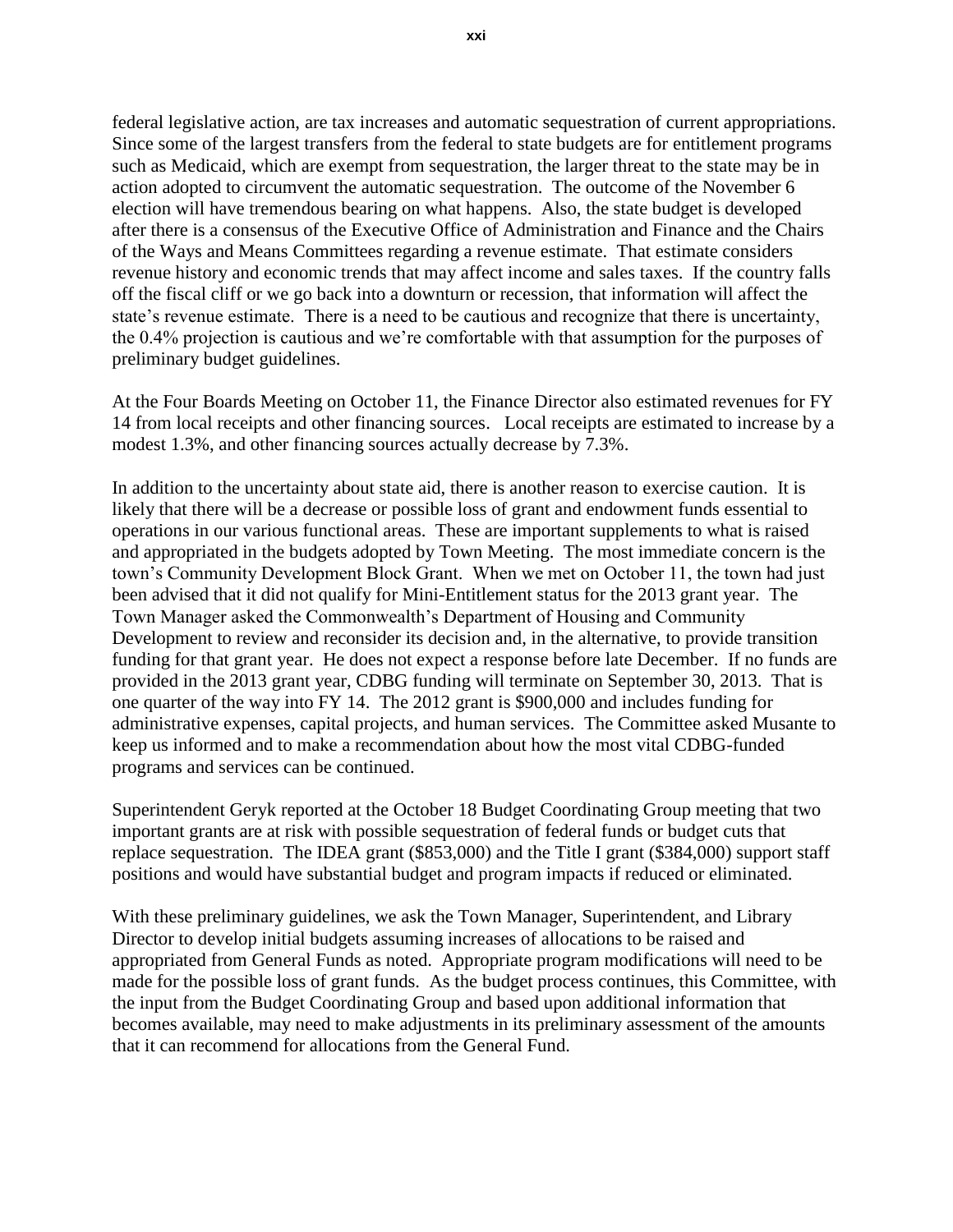#### **The capital budget and mandatory expenses**

The Town's Financial Policy specifies that the annual budget should include a Capital Program that includes debt service obligations and cash-funded capital projects funded from current revenues equal to at least 10% of the estimated property tax levy. This policy recognizes that it is essential to maintain and improve our infrastructure, including our town, school, and library buildings and the equipment required to provide services, as well as to invest in recreation fields and facilities, open space, and other Town priorities. When the policy was adopted in 2008, only 7.2% of the tax levy was allocated to that purpose. Since then the allocation has decreased. In FY 11, it was 5.64%. In FYs 12 and 13 we used 6.5% of tax levy for capital projects allocated through the Joint Capital Planning Committee (JCPC). JCPC requested that the capital budget for FY 14 equal 7% of tax levy and Pooler included that amount in the projections he presented on October 11. We propose that JCPC develop its recommendations using 7% of the tax levy.

Some appropriations that are not part of the operating budget must increase, such as the assessments for the Retirement System and debt service.

## **Reserve funds**

The Town Financial Policy is to maintain reserves at 5-15% of general fund operating revenues. The Department of Revenue notified the Town last month that it had certified the "free cash balance" on July 1, 2012 at \$4,326,501. At that time the Stabilization Fund had a balance of \$1,874,393, for a total reserve fund balance of \$6,200,894, 9.3% of revenues. This committee will propose that the November 19 Special Town Meeting allocate some of the free cash, the amount greater than 5% general fund operating revenues, to the Stabilization Fund. That action will not affect the total reserves. The Town received more state aid than was anticipated when Annual Town Meeting adopted the FY 13 budget. The committee will propose that the Special Town Meeting allocate the additional state aid in the amount of \$585,342 to the Other Post Employment Benefits (OPEB) Trust. While this would be a significant step as the first allocation to the OPEB trust, it is a small portion of the amount of the Town's obligation to pay health insurance for present and future retirees, estimated to be greater than \$74 million.

The Committee also notes that the Town is entering a period when there will be, at best, annual revenue growth of between 2.8% and 3%. For all of these reasons, it would not be wise to use any reserves to supplement operating budgets in FY 14. The Finance Committee still seeks to limit the use of reserves to implementing bona fide plans to move toward models of service provision that will provide net savings to the Town in the future while providing acceptable levels of service, and to leveraging outside revenue in order to maintain existing core services. The recommendation to use \$218,200 from Free Cash to add to the FY 13 elementary school budget in anticipation of new School Choice revenue is an example.

## **Requested budget information**

Budgets reflect changes in programs, services and staffing, which can be a combination of reductions and additions. We ask that you provide information about projected cost increases and changes in operations for FY 14, the effect that a 3.0% increase in town funding will have on programs, and a description of what would be added with a small amount of additional funds. We also request that you describe anticipated or possible changes in grants and other revenue that is additional to the proposed allocation from the General Fund and how the changes might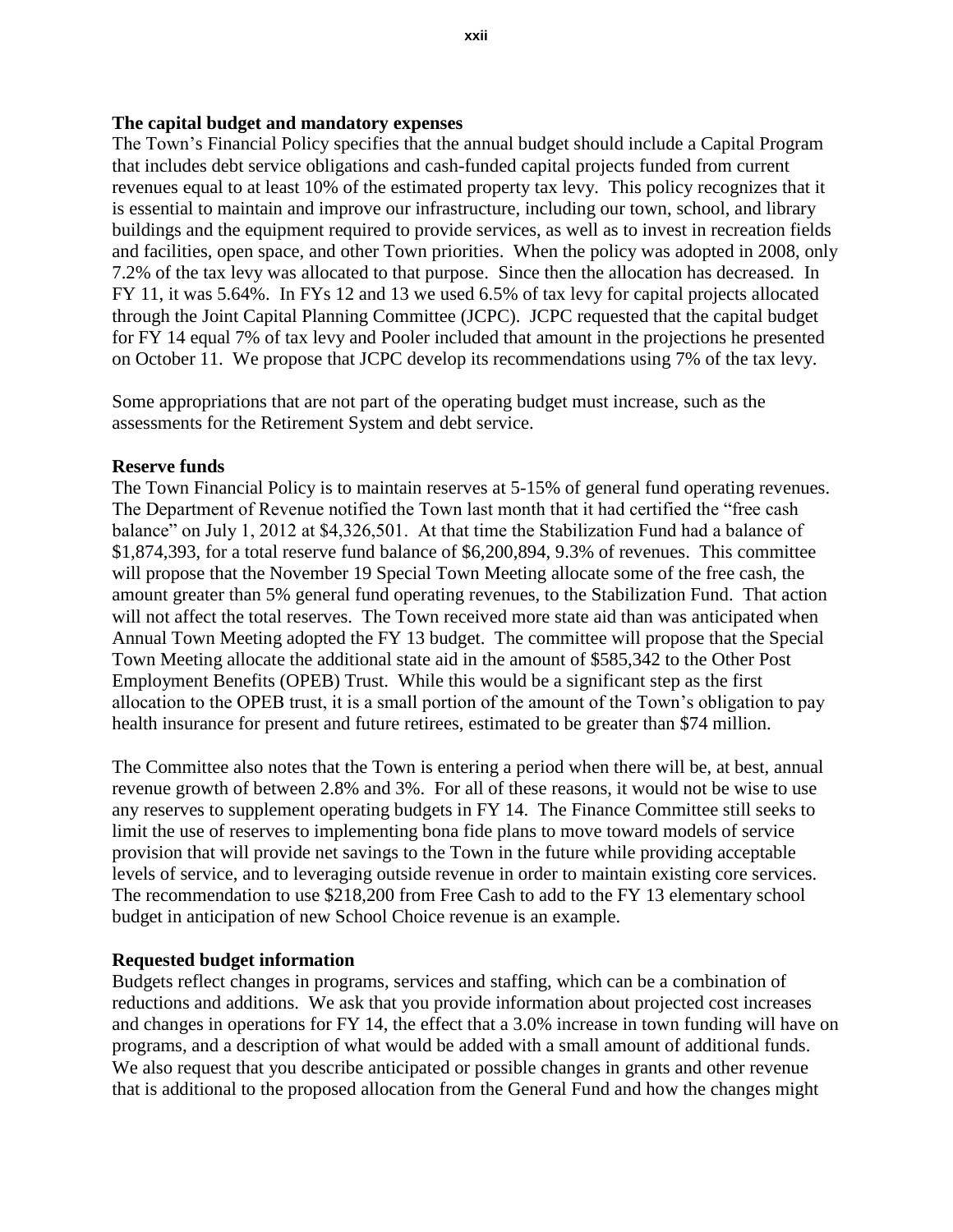affect services. The information is essential for the Finance Committee to fulfill its responsibilities, will be helpful for discussing the overall priorities with the Budget Coordinating Group, and will help prepare all of us to adjust budgets if necessary, including a variation in the amount of State Aid from the present assumption.

The Finance Committee is trying to achieve uniformity in the descriptions of programs and budgets in our report to the Annual Town Meeting. Each operating budget will be presented with a 6 part budget narrative:

- 1. Budget and Finance Committee recommendation
- 2. Basic Functions
- 3. Current fiscal year summary
- 4. Summary for the next fiscal year, the year for which a budget is considered
- 5. Full-time-equivalent employees for the next fiscal year, showing change from the current fiscal year
- 6. Services provided by other departments and for other departments

The Finance Committee recognizes that it has not been possible to define "full-time-equivalent" in a uniform manner that works well for all budget areas. It is more important to achieve yearto-year uniformity within each budget area and explain the projected change for the next year. For example, if the work force consists of salaried and hourly employees, the employee count might be projected as the number of FTE benefited staff and the number of hours of part-time staff.

For several years, the Finance Committee has been interested in the services provided by each department to assist other departments. This teamwork is important to Amherst. It helps all parts of the Town to be efficient and effective. Town Meeting will appreciate this practice and we want to try to report it to them.

It would be helpful if you can provide this information with the budgets you submit to the Finance Committee. If that is not possible, we will ask for this information when you meet with us to present your budgets. As in prior years, we may have additional questions as we review budgets, including questions we will ask when we meet with you.

## **Schedule**

The Finance Committee requests that you submit budgets according to the Budget Coordinating Group's budget development calendar. The Town Manager, Superintendent, and Library Director are asked to present budgets to the Finance Committee no later than Wednesday, January 16. We understand that in some cases they may be executive budgets that still require review by elected policy boards and are subject to revision.

## **Conclusion**

The Finance Committee values the quality schools, libraries, and municipal services that the Town provides, and we would clearly like to have more resources to support them. Regrettably for all of us who volunteer in Town government or work for the Town, and most importantly for the people who rely on the Town for these services, our resources continue to be less than is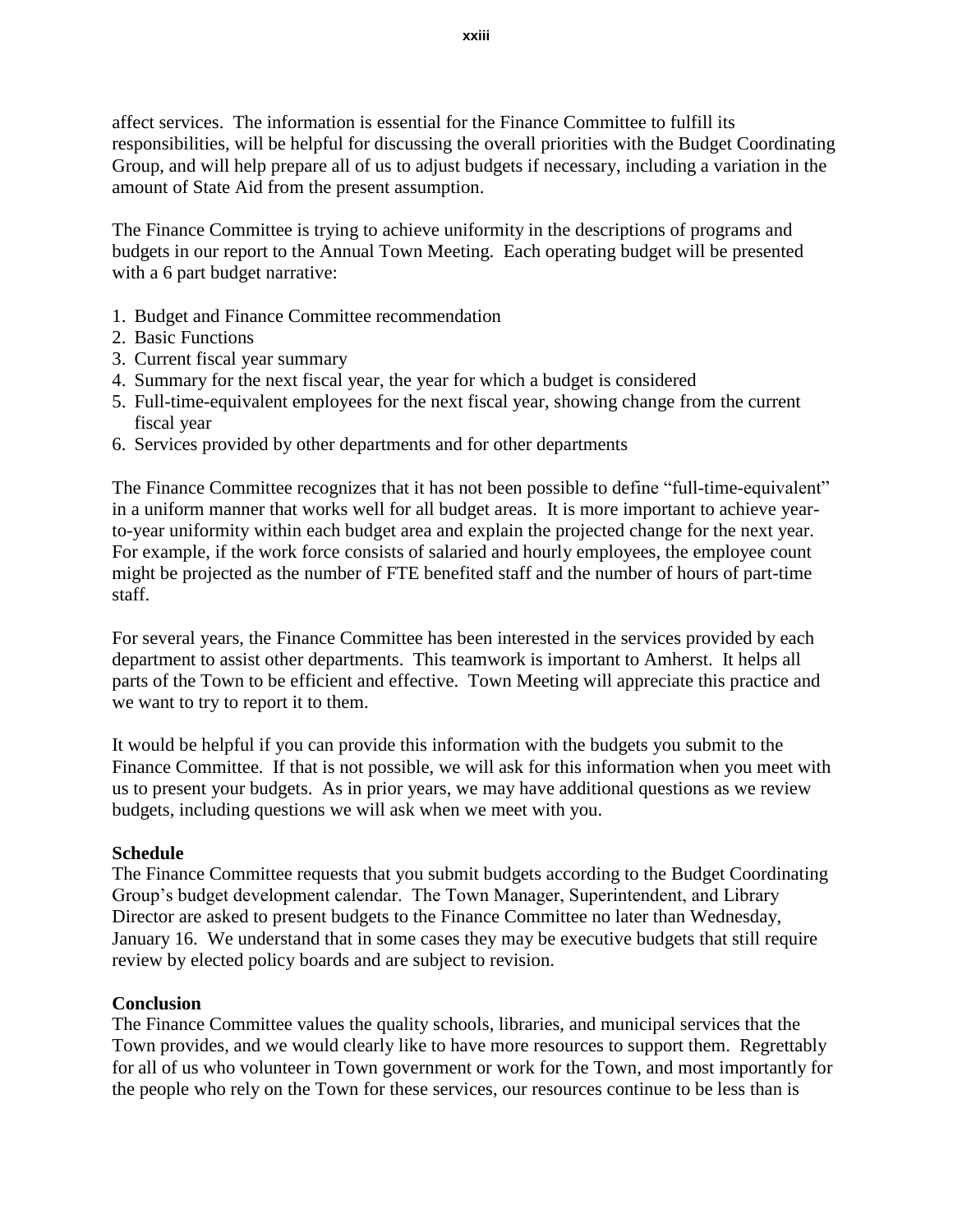needed. We project that the revenues will improve in FY 14, but only modestly. The challenge to find creative new approaches to provide quality services economically will be with us for the foreseeable future.

Amherst is a model of responsible management and quality community services. That works because of your dedication and resourcefulness. Equally important is the cooperative spirit that all of you bring to your work, and your willingness to work with us so that we can present a responsible budget, a plan for Amherst, to Town Meeting. Thank you.

Kay Moran, Vice Chair 549-5767 Janice Ratner 253-7214 Anurag Sharma 549-1542 Robert Saul 253-4059 Douglas Slaughter 253-9920 Andrew Steinberg, Chair 549-6826 Marylou Theilman 253-7980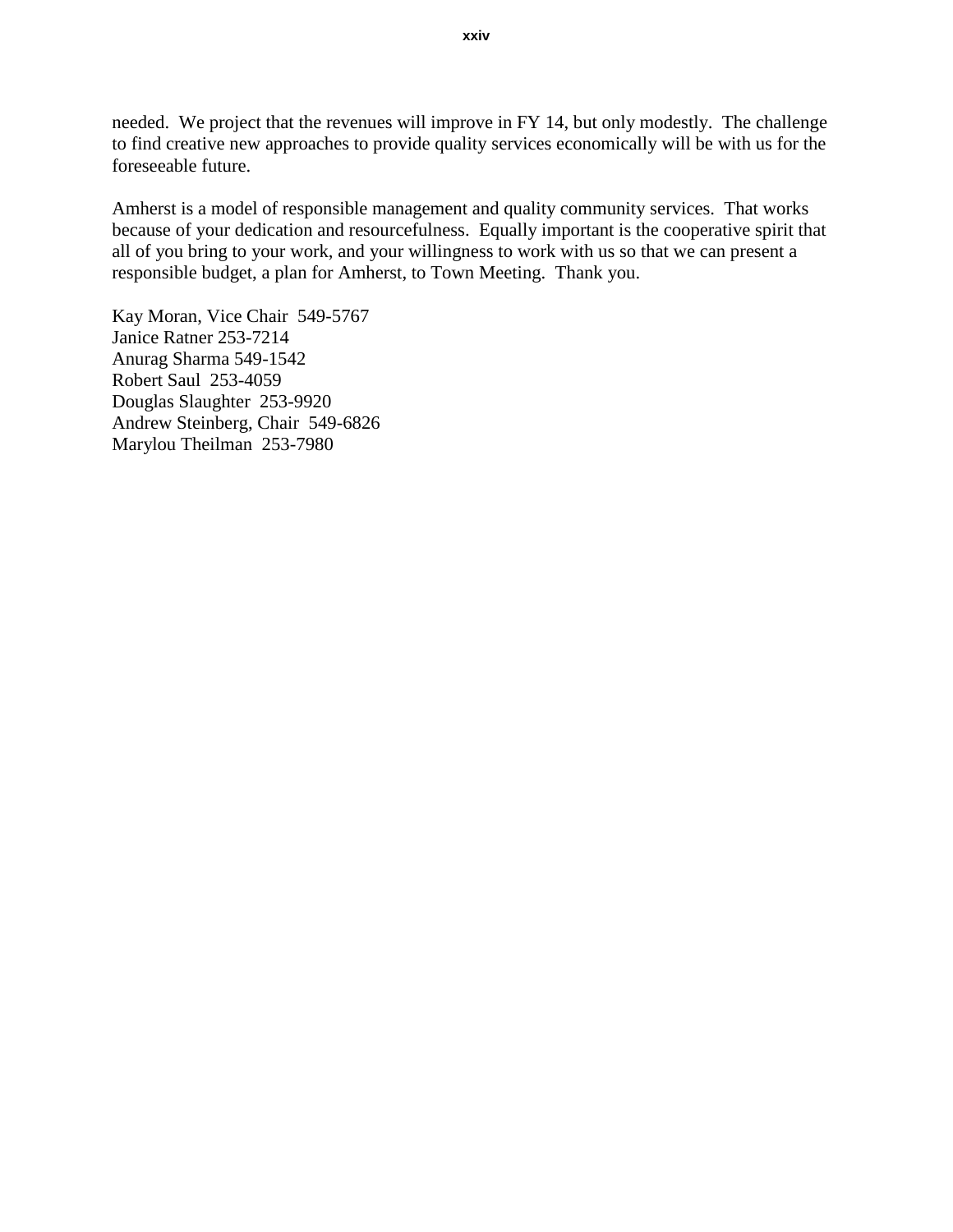| TOWN OF AMHERST, MASSACHUSETTS                  |               |              |               |             |             |            |          |             |          |             |          | <b>DRAFT For Discussion Purposes Only</b>               |
|-------------------------------------------------|---------------|--------------|---------------|-------------|-------------|------------|----------|-------------|----------|-------------|----------|---------------------------------------------------------|
| <b>FINANCIAL PROJECTIONS - GENERAL FUND</b>     |               |              |               |             |             |            |          |             |          |             |          | January 16, 2013                                        |
|                                                 | FY 12         | FY 12        | FY 13         | FY 13       | FY 14       | \$         | %        | FY 15       | %        | FY 16       | %        | FY 14 Town Manager's Forecasted Budget                  |
|                                                 | <b>Budget</b> | Actual       | <b>Budget</b> | Recap       | Projected   | Chg        | Chg      | Projected   | Chg      | Projected   | Cha      | Assumptions                                             |
| <b>REVENUES</b>                                 |               |              |               |             |             |            |          |             |          |             |          |                                                         |
| <b>PROPERTY TAX</b>                             |               |              |               |             |             |            |          |             |          |             |          |                                                         |
| Base Lew                                        | 38,606,791    | 40,027,556   | 40,045,691    | 40,045,691  | 41,550,978  | 1,505,287  | 3.8%     | 43,089,752  | 3.7%     | 44,666,996  | 3.7%     |                                                         |
| 2.5% Allowable Increase                         | 965, 170      | $\mathcal O$ | 1,001,142     | 1,001,142   | 1,038,774   | 37,632     | 3.8%     | 1,077,244   | 3.7%     | 1,116,675   | 3.7%     |                                                         |
| <b>Estimated New Growth</b>                     | 450,000       | 0            | 425,000       | 504,145     | 500,000     | (4, 145)   | $-0.8%$  | 500,000     | 0.0%     | 500,000     |          | 0.0% Assessor's estimate, equals 88% of historic number |
| <b>General Override</b>                         | $\Omega$      | 0            | 0             | 0           | 0           | $\Omega$   |          | $\Omega$    |          | $\Omega$    |          |                                                         |
| Lew Limit                                       | 40,021,961    | 40,027,556   | 41,471,833    | 41,550,978  | 43,089,752  | 1,538,774  | 3.7%     | 44,666,996  | 3.7%     | 46,283,671  | 3.6%     |                                                         |
| Debt Exclusion                                  | 305,688       | 305,688      | 259,374       | 259,374     | 213,522     | (45, 852)  | $-17.7%$ | 171,480     | $-19.7%$ | 125,378     | $-26.9%$ | <b>High School debt</b>                                 |
| Maximum Allowable Lew                           | 40,327,649    | 40,333,244   | 41,731,207    | 41,810,352  | 43,303,274  | 1,492,922  | 3.6%     | 44,838,476  | 3.5%     | 46,409,049  | 3.5%     |                                                         |
| <b>Excess Levy Capacity</b>                     | 0             | (7, 347)     |               |             | $\Omega$    |            |          | $\Omega$    |          | $\Omega$    |          |                                                         |
| <b>Subtotal PROPERTY TAX</b>                    | 40,327,649    | 40,325,897   | 41,731,207    | 41,810,352  | 43,303,274  | 1,572,067  | 3.8%     | 44,838,476  | 3.5%     | 46,409,049  | 3.5%     |                                                         |
| <b>LOCAL RECEIPTS</b>                           |               |              |               |             |             |            |          |             |          |             |          |                                                         |
| Motor Vehicle Excise                            | 1,350,000     | 1,559,389    | 1,423,750     | 1,423,750   | 1,584,344   | 160,594    | 11.3%    | 1,623,953   | 2.5%     | 1,664,551   |          | 2.5% Automobile sales are growing nationwide            |
| Hotel/Motel and Meals Excise                    | 540,000       | 638,973      | 640,000       | 640,000     | 673,297     | 33,297     | 5.2%     | 690, 129    | 2.5%     | 707,383     | 2.5%     | FY14 is 1st of year-round operation of Lord Jeffery Inn |
| Penalties and Interest                          | 132,000       | 210,239      | 198,800       | 198, 125    | 208, 125    | 10,000     | 5.0%     | 208, 125    | 0.0%     | 208, 125    | 0.0%     | Closely matches previous years' actual receipts         |
| <b>PILOT</b>                                    | 918,458       | 947,646      | 935,958       | 935,958     | 940,958     | 5,000      | 0.5%     | 959,777     | 2.0%     | 978,973     | 2.0%     | Enterprise Funds reimbursement to General Fund          |
| Rentals                                         | 80,500        | 85,438       | 78,500        | 78,500      | 78,500      | 0          | 0.0%     | 80,070      | 2.0%     | 81,671      | 2.0%     |                                                         |
| Departmental Revenue                            | 1,092,215     | 1,314,518    | 1,207,210     | 1, 158, 385 | 1, 162, 385 | 4,000      | 0.3%     | 1, 162, 385 | 0.0%     | 1, 162, 385 |          | 0.0% FY14 relies on only recurring department revenue   |
| <b>Licenses and Permits</b>                     | 790,550       | 884,535      | 759,510       | 797,550     | 869,436     | 71,886     | 9.0%     | 891,172     | 2.5%     | 913,451     | 2.5%     | FY14 increase as economy improves                       |
| <b>Special Assessments</b>                      | 692,954       | 671,811      | 675,215       | 675,215     | 575,292     | (99, 923)  | $-14.8%$ | 575,292     | 0.0%     | 575,292     | 0.0%     |                                                         |
| <b>Fines and Forfeits</b>                       |               | 256,169      | 227,033       | 227,033     | 227,033     | 0          | 0.0%     | 227,033     | 0.0%     | 227,033     | 0.0%     | PVTA contribution from Amass/5 College Inc.             |
|                                                 | 169,000       |              |               |             |             | $\Omega$   | 0.0%     |             | 0.0%     |             | 0.0%     | FY12 & FY13 increases: noise and nuisance bylaws        |
| Investment Income                               | 110,000       | 79, 177      | 110,000       | 75,000      | 75,000      |            |          | 75,000      |          | 75,000      |          | FY14 reflects the very low interest rates               |
| Miscellaneous                                   | 1,656,661     | 1,791,024    | 1,757,362     | 1,201,162   | 1, 139, 739 | (61, 423)  | $-5.1%$  | 1, 139, 739 | 0.0%     | 1,139,739   | 0.0%     | APS Charter & Choice reimburse: no teacher's GIC        |
| <b>Subtotal LOCAL RECEIPTS</b>                  | 7,532,338     | 8,438,919    | 8,013,338     | 7,410,678   | 7,534,109   | 123.431    | 1.7%     | 7.632.675   | 1.3%     | 7,733,603   | 1.3%     |                                                         |
| <b>STATE AID</b>                                |               |              |               |             |             |            |          |             |          |             |          |                                                         |
| Chapter 70                                      | 5,813,638     | 5,813,638    | 5,813,638     | 5,864,398   | 5,915,158   | 50,760     | 0.9%     | 5,974,310   | 1.0%     | 6.034,053   | 1.0%     | FY14 assumes same increase as FY13                      |
| <b>Charter Tuition Assessment Reimbursement</b> | 241,291       | 284,995      | 336,959       | 171,425     | 171,425     | 0          | 0.0%     | 171,425     | 0.0%     | 171,425     | 0.0%     |                                                         |
| Unrestricted General Govt Aid                   | 6,605,976     | 6,605,976    | 6,605,976     | 7,120,842   | 7,120,842   | $\Omega$   | 0.0%     | 7, 192, 050 | 1.0%     | 7,263,971   |          | 1.0% FY14 assumes no increase                           |
| Police Career Incentive                         | 0             | 0            | 0             | $\Omega$    | $\Omega$    | $\Omega$   |          | 0           |          | 0           |          | Eliminated in FY12                                      |
| <b>Veterans Benefits</b>                        | 213,343       | 192,615      | 204,222       | 196, 112    | 196, 112    | $\Omega$   | 0.0%     | 196, 112    | 0.0%     | 196, 112    | 0.0%     | Based on receipt of 75% of Town's expenditures          |
| Exempt: Vets, Blind, Surv. Spouses, Elderly     | 38,329        | 54,139       | 33,876        | 33,876      | 33,876      | $\Omega$   | 0.0%     | 33,876      | 0.0%     | 33,876      | 0.0%     |                                                         |
| <b>State Owned Land</b>                         | 145,970       | 151,747      | 151,747       | 151,796     | 151,796     | $\Omega$   | 0.0%     | 151,796     | 0.0%     | 151,796     | 0.0%     |                                                         |
| <b>Offset Receipts</b>                          |               |              |               |             |             |            |          |             |          |             |          |                                                         |
| School Lunch                                    | 6,591         | 6,591        | 6,306         | 6,306       | 6,306       | 0          | 0.0%     | 6,306       | 0.0%     | 6,306       | 0.0%     |                                                         |
| <b>Public Libraries</b>                         | 63,865        | 63,865       | 63,576        | 63,576      | 63,576      | 0          | 0.0%     | 63,576      | 0.0%     | 63,576      | 0.0%     |                                                         |
| <b>Subtotal STATE AID</b>                       | 13, 129, 003  | 13, 173, 566 | 13,216,300    | 13,608,331  | 13,659,091  | 50,760     | 0.4%     | 13,789,451  | 1.0%     | 13,921,115  | 1.0%     |                                                         |
| <b>OTHER FINANCING SOURCES</b>                  |               |              |               |             |             |            |          |             |          |             |          |                                                         |
| Ambulance Fund                                  | 2,276,577     | 2,276,577    | 2,546,028     | 2,291,028   | 2,301,028   | 10,000     | 0.4%     | 2,358,554   | 2.5%     | 2,417,518   |          | 2.5% FY14 reflects renewed contract with Hadley         |
| Reserve for Debt Service - WW Roof              | 44,844        | 44,844       | 39,698        | 39,698      | 0           | (39, 698)  | $-100%$  |             |          |             |          | Debt fully paid in FY13.                                |
| <b>Enterprise Fund Reimbursements</b>           | 854,992       | 831,243      | 852,083       | 852,083     | 880, 193    | 28,110     | 3.3%     | 902, 198    | 2.5%     | 924,753     | 2.5%     |                                                         |
| Overlay Surplus                                 | 39,000        | 39,000       | 0             | $\Omega$    | 0           | $\Omega$   |          | $\Omega$    |          | 0           |          |                                                         |
| Free Cash                                       | 65,250        | 65,250       | 218,200       | 218,200     | 0           | (218, 200) |          | 0           |          | 0           |          | FY13 one-time appropriation to APS, for School Choice   |
| <b>Stabilization Fund</b>                       | $\Omega$      | 0            | 0             | $\Omega$    | $\Omega$    | $\Omega$   |          | $\Omega$    |          | $\Omega$    |          |                                                         |
| <b>Subtotal OTHER FINANCING SOURCES</b>         | 3.280.663     | 3,256,914    | 3,656,009     | 3,401,009   | 3, 181, 221 | (219, 788) | $-6.5%$  | 3,260,752   | 2.5%     | 3.342.270   | 2.5%     |                                                         |
| Subtract one-time revenue                       |               |              |               | (585, 342)  |             |            |          |             |          |             |          | Adjusted less one time OPEB of \$585,342 in FY13        |
| <b>TOTAL REVENUES</b>                           | 64,269,653    | 65, 195, 296 | 66,616,854    | 65,645,028  | 67,677,695  | 2,032,667  | 3.1%     | 69,521,354  | 2.7%     | 71,406,037  | 2.7%     |                                                         |